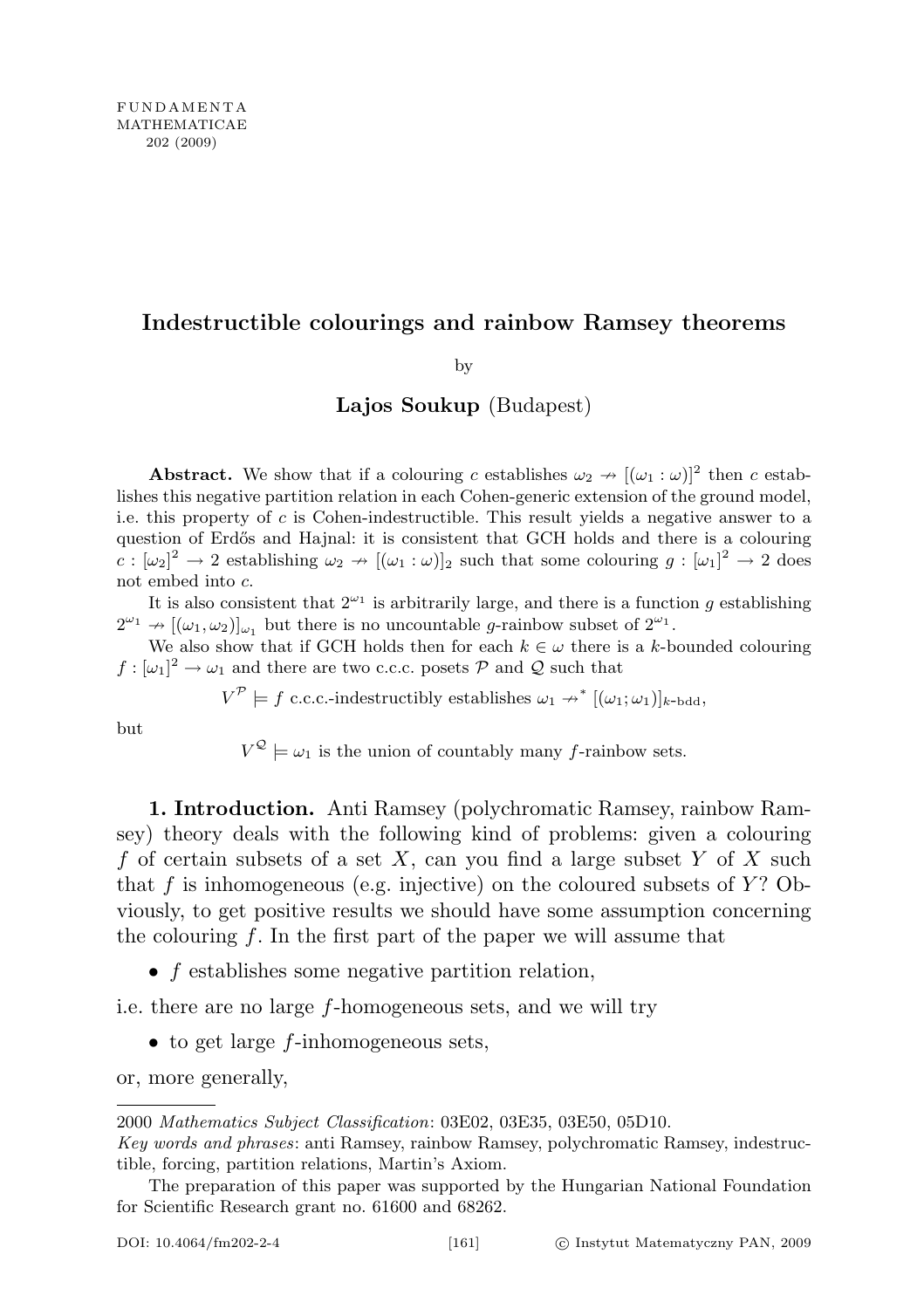```
162 L. Soukup
```
 $\bullet$  to show that f is universal for certain colourings,

i.e. a certain class of colourings embeds into  $f$ . Let us recall that given two colourings  $d: [A]^2 \to \lambda$  and  $f: [Y]^2 \to \lambda$  we say that d embeds into f, or f realizes d  $(d \Rightarrow f)$ , for short) iff there is a colour-preserving injection  $\varPhi: A \stackrel{1\text{-}1}{\longrightarrow} Y$ , i.e.

$$
(\forall \{\zeta, \xi\} \in [A]^2) \ d(\zeta, \xi) = f(\Phi(\zeta), \Phi(\xi)).
$$

To formulate our results we will use different kinds of "arrow" notation, so first we recall their definitions.

If A and B are two sets of ordinals let

$$
[A, B] = \{\{\alpha, \beta\} : \alpha \in A, \beta \in B\},
$$
  

$$
[A; B] = \{\{\alpha, \beta\} : \alpha \in A, \beta \in B, \alpha < \beta\}.
$$

Write  $A \leq B$  iff sup  $A < \min B$ . If  $|A| = |B|$  write  $A \triangleleft B$  iff otp $(A \cap \alpha)$  $otp(B \cap \alpha)$  for each  $\alpha \in A$ . We now define some negative partition relation as follows.

DEFINITION 1.1. Let  $\kappa$ ,  $\lambda$ ,  $\mu$  and  $\gamma$  be cardinals. We say that a function  $f: [\kappa]^2 \to \gamma$  establishes the negative partition relation

- $\kappa \to [\lambda]_{\gamma}^2$  iff  $(\forall A \in [\kappa]_{\gamma}$ )  $f''[A]_{\gamma}^2 = \gamma$ ,
- $\kappa \to [(\mu, \lambda)]_{\gamma}$  iff  $(\forall A \in [\kappa]^{\mu})(\forall B \in [\kappa]^{\lambda})$   $f''[A, B] = \gamma$ ,
- $\kappa \to [(\lambda; \lambda)]_{\gamma}$  iff  $(\forall A, B \in [\kappa]^{\lambda})$  if  $A \triangleleft B$  then  $f''[A; B] = \gamma$ ,
- $\kappa \to [(\mu : \lambda)]_{\gamma}$  iff  $(\forall A \in [\kappa]^{\mu})(\forall B \in [\kappa]^{\lambda})$  if  $A < B$  then  $f''[A, B] = \gamma$ .

A negative partition relation holds iff there is a function establishing it.

If  $\mu < \lambda \leq \kappa$  then clearly

 $\kappa \to [(\mu : \lambda)]_{\gamma}$  implies  $\kappa \to [(\lambda; \lambda)]_{\gamma}$  implies  $\kappa \to [(\lambda, \lambda)]_{\gamma}$  implies  $\kappa \to [\lambda]_{\gamma}^2$ , moreover f establishes  $\kappa \to [(\kappa; \kappa)]_{\gamma}$  iff  $f''[A; B] = \gamma$  for each  $A, B \in [\kappa]^{\kappa}$ .

For a graph  $G = \langle V, E \rangle$  define the function  $\chi_G : [V]^2 \to 2$  by the formula  $E = \chi_G^{-1}$  $_{G}^{-1}\{1\}$ . Clearly a graph G is isomorphic to a spanned subgraph of a graph H iff  $\chi_G \Rightarrow \chi_H$ , i.e.  $\chi_G$  embeds into  $\chi_H$ .

Using this observation we can translate some results and problems of Erdős and Hajnal from the language of graphs and spanned subgraphs into the language of colourings and embeddings.

Erdős and Hajnal [5] observed that if a colouring  $g : [\omega_1]^2 \to 2$  establishes  $\omega_1 \to [(\omega, \omega_1)]_2$  then g is universal for countable "graphs", i.e., every function  $h: [\omega]^2 \to 2$  embeds into g. This result cannot be generalized to higher cardinals because of the following result of Shelah [10, Theorem 4.1]: It is consistent that GCH holds and there is a colouring  $g : [\omega_2]^2 \to 2$  which establishes  $\omega_2 \to [(\omega_1, \omega_2)]_2$ , but some colouring  $h : [\omega_1]^2 \to 2$  does not embed into g.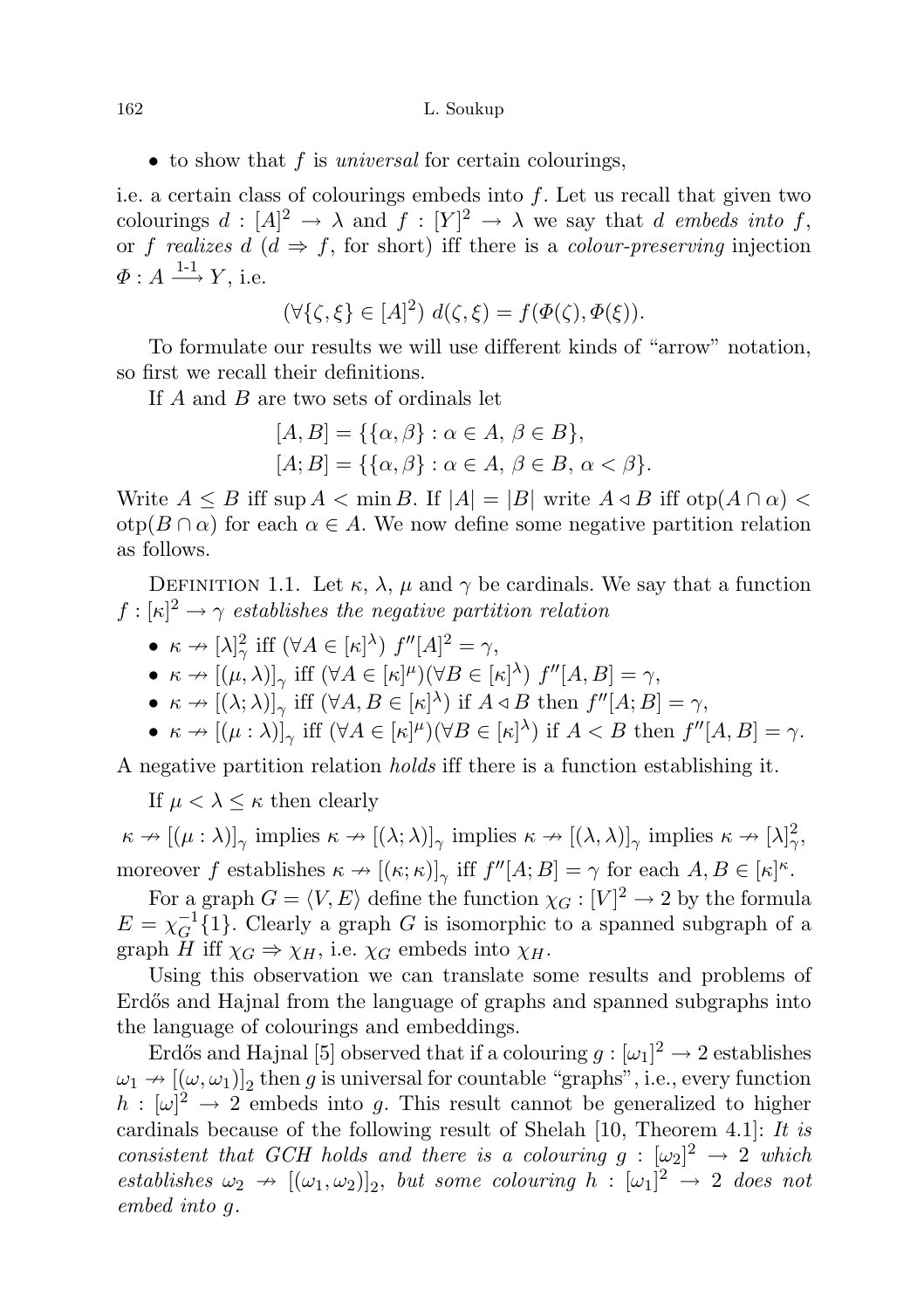Learning Shelah's result Erdős and Hajnal raised the following question in [6, Problem 6.b]: Assume that a colouring  $g : [\omega_2]^2 \to 2$  establishes  $\omega_2 \to$  $(\omega_1 + \omega)_2^2$  (i.e. there is no g-monochromatic set of order type  $\omega_1 + \omega$ ). Do all colourings  $c : [\omega_1]^2 \to 2$  embed into g?

We answer their question in the negative in Theorem 2.4. The proof is based on Theorem 2.2 which says that the property "g establishes  $\omega_2 \rightarrow$  $[(\omega_1 : \omega)]_2$ " is indestructible by adding an arbitrary number of Cohen reals to the ground model.

Given a colouring  $f : [X]^n \to C$ , a subset  $P \subset X$  is called *rainbow for* f (or f-rainbow) if  $f|[P]^n$  is one-to-one. We also answer another question of Hajnal, [9, Problem 4.1], in the negative in Theorem 2.6: it is consistent with GCH that there is a function f which establishes  $\omega_2 \rightarrow [(\omega_1 : \omega)]_{\omega_1}$ such that there is no uncountable f-rainbow set.

In Theorem 2.8 we show that it is also consistent that  $2^{\omega_1}$  is arbitrarily large and there is a function g that establishes  $2^{\omega_1} \rightarrow [(\omega_1, \omega_2)]_{\omega_1}$  such that there is no uncountable g-rainbow set.

In the second part of the paper we deal with rainbow Ramsey theorems in which we have a different type of restriction concerning our colourings. Instead of establishing negative partition relations we assume that our colourings are "bounded": a function  $f: [X]^n \to C$  is  $\mu$ -bounded iff  $|f^{-1}{c}| \leq \mu$ for each  $c \in C$ .

To formulate our result we should recall one more "arrow" notation:  $\lambda \to^* (\alpha)_{\kappa \text{-bdd}}^n$  holds iff for every  $\kappa$ -bounded colouring of  $[\lambda]^n$  there is a rainbow set of order type  $\alpha$ .

We say that a function  $f$  c.c.c.-indestructibly establishes the negative partition relation  $\Phi \rightarrow^* \Psi$  iff

$$
V^P \models f \text{ establishes } \Phi \nrightarrow^* \Psi
$$

for each c.c.c. poset P.

Since  $\omega_1 \to (\alpha)_2^2$  holds for  $\alpha < \omega_1$  by [4], and it was proved by Galvin [7] that

(\*) 
$$
\lambda \to (\alpha)^n_k
$$
 implies  $\lambda \to^* (\alpha)^n_{k-\text{bdd}}$ ,

we have  $\omega_1 \rightarrow^* (\alpha)_{2-\text{bdd}}^2$  for  $\alpha < \omega_1$ . (A proof of  $(*)$  can be found in [1], or see the proof of  $(\star)$  just before Theorem 3.5 in the present paper.) Moreover, Galvin [7] showed that

THEOREM. CH implies that  $\omega_1 \rightarrow^* (\omega_1)^2_{2 \text{bdd}}$ .

(Lemma 3.3 also gives the result above.) On the other hand, Todorcević  $|12|$  proved that

THEOREM. PFA implies that  $\omega_1 \rightarrow^* (\omega_1)^2_{2-\text{bdd}}$ .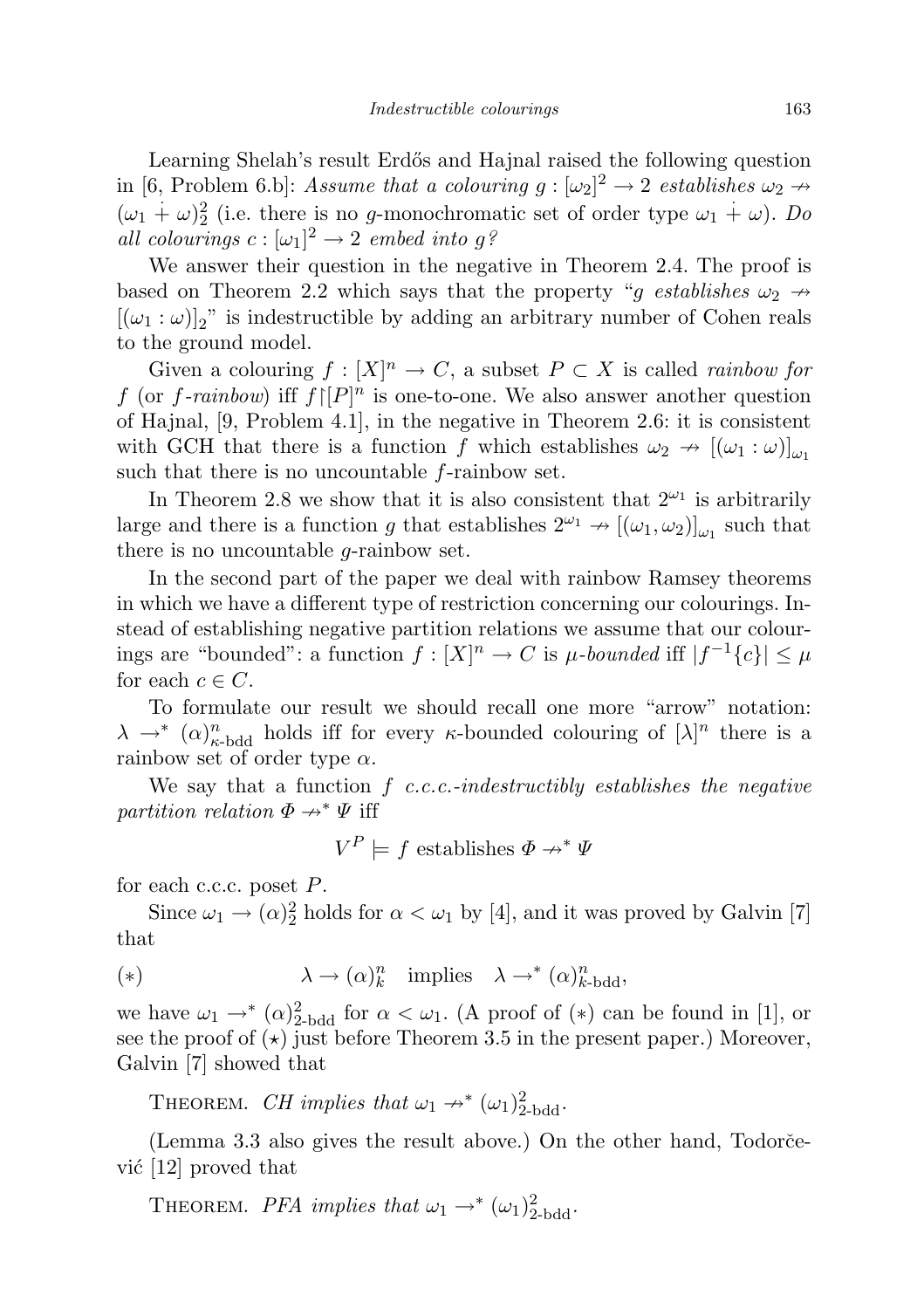Abraham, Cummings and Smyth showed that  $MA_{N_1}$  is not enough to get  $\omega_1 \rightarrow^* (\omega_1)_{2-\text{bdd}}^2$ . More precisely, they proved the following theorem:

THEOREM ([1, Theorem 3]). It is consistent that there is a function  $c$ :  $[\omega_1]^2 \to \omega_1$  which c.c.c.-indestructibly establishes  $\omega_1 \nrightarrow^* (\omega_1)^2$ <sub>bdd</sub>.

They also showed that the property that c establishes  $\omega_1 \rightarrow^* (\omega_1)_{2-\text{bdd}}^2$ is not automatically c.c.c.-indestructible:

THEOREM  $(1,$  Theorem 4]). If CH holds and there is a Suslin tree then there is a function  $c': [\omega_1]^2 \to 2$  and a c.c.c. poset P such that

- (a)  $c'$  establishes  $\omega_1 \nrightarrow^* (\omega_1)^2_{2-bdd}$ ,
- (b)  $V^P$   $\models$  there is an uncountable c'-rainbow set.

We say that the negative partition relation  $\omega_1 \rightarrow^* [(\omega_1; \omega_1)]_{\kappa \text{-bdd}}$  holds iff there is a  $\kappa$ -bounded colouring c of  $[\omega_1]^2$  such that for each  $A, B \in [\omega_1]^{\omega_1}$ there is  $\xi \in \text{ran } c$  such that  $|\{\{\alpha, \beta\} \in [A; B] : c(\alpha, \beta) = \xi\}| = k$ .

Clearly  $\omega_1 \rightarrow^* [(\omega_1; \omega_1)]_{2-bdd}$  implies  $\omega_1 \rightarrow^* (\omega_1)^2_{2-bdd}$ . We show that even the negative partition relation  $\omega_1 \rightarrow^* [(\omega_1; \omega_1)]_{k-bd}$  is consistent with  $MA_{\aleph_1}$  for each  $k \in \omega$ .

Moreover, Abraham, Cummings and Smyth used two different functions in their theorems above. We show that a single function can play a double role.

THEOREM 1.2. If GCH holds then for each  $k \in \omega$  there is a k-bounded colouring  $f : [\omega_1]^2 \to \omega_1$  and two c.c.c. posets  $P$  and  $Q$  such that

 $V^{\mathcal{P}} \models f \ c.c.c.\text{-}indextructibly establishes } \omega_1 \nrightarrow^* [(\omega_1; \omega_1)]_{k\text{-bdd}},$ 

but

 $V^{\mathcal{Q}} \models \omega_1$  is the union of countably many f-rainbow sets.

The following question, however, remained open.

PROBLEM 1.3. Does  $\omega_1 \nrightarrow^* (\omega_1)^2_{2-\text{bdd}}$  imply  $\omega_1 \nrightarrow^* [(\omega_1; \omega_1)]_{2-\text{bdd}}$ ?

2. On a problem of Erdős and Hajnal. Given two functions  $f$ :  $[X]^2 \to C$  and  $d: [Y]^2 \to C$  we say that d embeds into  $f(d \Rightarrow f)$ , for short), iff there is a one-to-one map  $\Phi: Y \to X$  such that  $d(y, y') = f(\Phi(y), \Phi(y'))$ for each  $\{y, y'\} \in [Y]^2$ .

Hajnal [8] proved that it is consistent with GCH that there is a colouring establishing  $\omega_2 \rightarrow (\omega_1 + \omega)_2^2$ . It turns out that his argument gives the following stronger result:

PROPOSITION 2.1. It is consistent that GCH holds and there is a function  $f : [\omega_2]^2 \to \omega_1$  establishing  $\omega_2 \to [(\omega_1 : \omega)]^2_{\omega_1}$ .

Since Hajnal's proof was never published we sketch his argument.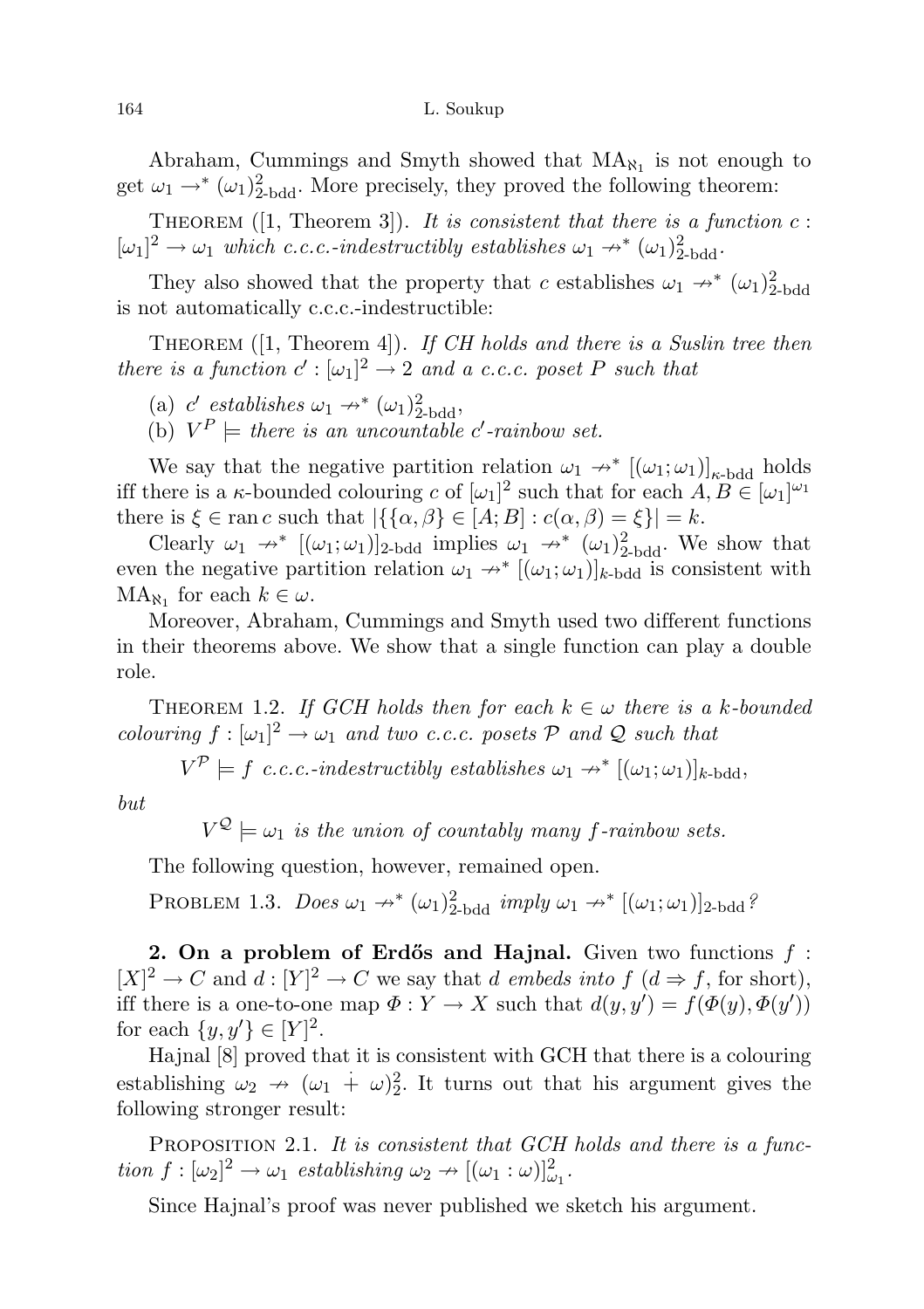Proof of Proposition 2.1. Assume GCH in the ground model. Define a poset  $P = \langle P, \leq \rangle$  as follows. The underlying set P consists of triples  $\langle c, A, \xi \rangle$ where  $c : [\text{supp}(c)]^2 \to \omega$  for some  $\text{supp}(c) \in [\omega_2]^\omega$ ,  $\mathcal{A} \subset [\text{supp}(c)]^\omega$  is a countable family and  $\xi \in \omega_1$ .

Put  $\langle d, \mathcal{B}, \zeta \rangle \leq \langle c, \mathcal{A}, \xi \rangle$  iff

- (P1)  $c \subset d$ ,  $\mathcal{A} \subset \mathcal{B}, \xi \leq \zeta$ ,
- (P2) for each  $A \in \mathcal{A}$  and for each  $\beta \in (\text{supp}(d) \setminus \text{supp}(c)) \cap \min A$ ,

$$
\xi \subset d''[\{\beta\}, A].
$$

Then P is a  $\sigma$ -complete,  $\omega_2$ -c.c. poset and if G is the generic filter for P then  $g = \bigcup \{c : \langle c, \mathcal{A}, \xi \rangle \in \mathcal{G} \}$  establishes  $\omega_2 \to [(\omega_1; \omega)]^2_{\omega_1}$  in  $V[\mathcal{G}]$ .

Proposition 2.1 validates the following question of Erdős and Hajnal, [6, Problem 6.b]: Assume that a graph G establishes  $\omega_2 \rightarrow (\omega_1 + \omega)_2^2$ . Do all graphs of cardinality  $\aleph_1$  embed into  $G$ ?

To answer this question in the negative we prove a preservation theorem which enables us to apply Shelah's method used to prove [10, Theorem 4.1]: It is consistent that GCH holds and there is colouring  $g : [\omega_2]^2 \to 2$  establishing  $\omega_2 \to [(\omega_1, \omega_2)]_2$ , but some colouring  $h : [\omega_1]^2 \to 2$  does not embed into g. Shelah actually argued in the following way. He proved two statements:

- (a) Assume that  $\kappa$ ,  $\lambda$  and  $\tau$  are cardinals of cofinality greater than  $\omega$ and  $g : [\kappa]^2 \to 2$ . Then the property
	- (\*) g establishes  $\kappa \to [(\lambda, \tau)]_2$

cannot be destroyed by adding a single Cohen real, i.e. if  $V \models (*)$ then  $V^{\text{Fn}(\omega,2)} \models (*).$ 

(b) If you add a Cohen real to some model  $V$  then in the generic extension there is a colouring  $c : [\omega_1]^2 \to 2$  which does not embed into any colouring g from V .

Hence starting from a model of GCH the generic extension  $V^{\mathrm{Fn}(\omega,2)}$  works because any model of GCH contains a colouring g which establishes  $\omega_2 \rightarrow$  $[(\omega_1,\omega_2)]_2.$ 

The proof of (a) is based on the observation that if  $cf(\mu) > \omega$  then every "new" subset  $A \in V^{\operatorname{Fn}(\omega,2)}$  of ordinals with cardinality  $\mu$  contains an "old" subset  $A' \in V$  of size  $\mu$ . This argument does not entail that the property "g establishes  $\omega_2 \rightarrow [(\omega_1 : \omega)]_2$ " cannot be destroyed by adding a single Cohen real because there are countable subsets of ordinals in  $V^{\text{Fn}(\omega,2)}$  which do not contain any infinite set from the ground model.

So, if we want to apply (b) in a similar way, we should prove the following theorem in a different way.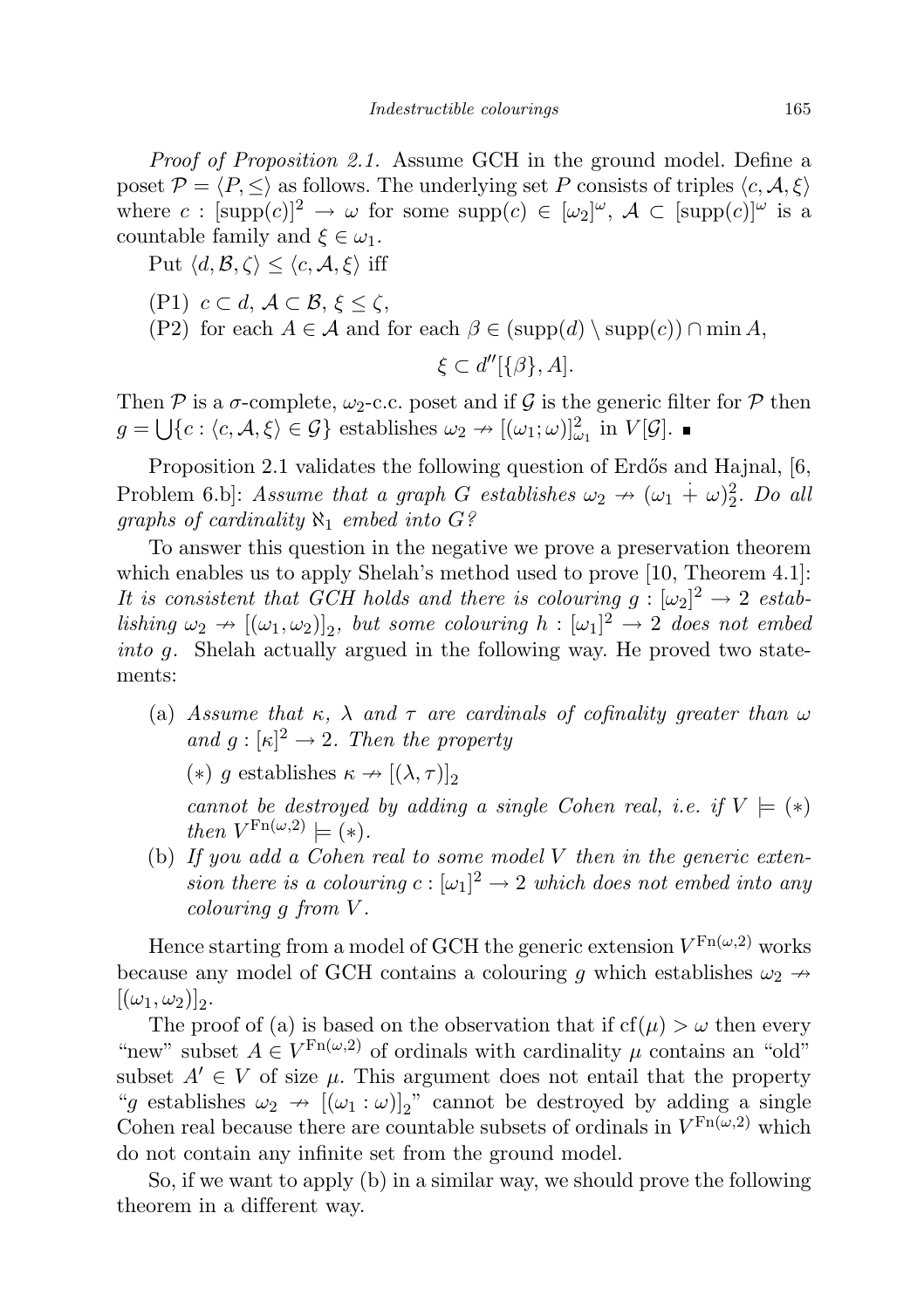THEOREM 2.2. If  $\mu \leq \omega_1$  and c establishes  $\omega_2 \to [(\omega_1 : \omega)]_\mu^2$  then  $V^{\text{Fn}(\kappa,2)} \models c \text{ establishes } \omega_2 \rightarrow [(\omega_1 : \omega)]^2_{\mu}.$ 

Proof. The following lemma is straightforward.

LEMMA 2.3. Let  $\mu \leq \omega_1$  and  $c : [\omega_2]^2 \to \mu$ . The following are equivalent: (1) c establishes  $\omega_2 \rightarrow [(\omega_1; \omega)]_\mu^2$ , (2)  $(\forall B \in [\omega_2]^{\omega})(\forall \nu \in \mu)$  $|\{\alpha < \min B : \nu \notin c''[\{\alpha\}, B]\}| \leq \omega,$ (3)  $(\forall \mathcal{B} \in [[\omega_2]^{\omega}]^{\omega})(\forall \nu \in \mu)$ 

 $|\{\alpha < \min \bigcup \mathcal{B} : (\exists B \in \mathcal{B}) \ \nu \notin c''[\{\alpha\}, B]\}| \leq \omega.$ 

Suppose on the contrary that the theorem fails to hold. We can assume that we add just  $\omega_1$  many Cohen reals to V, i.e.  $\kappa = \omega_1$ . We can choose  $\xi \in \omega_2, \, \nu \in \mu, \, p \in \text{Fn}(\omega_1, 2)$  and names  $\dot{A}$  and  $\dot{B}$  such that

 $p \Vdash \dot{A} \in [\xi]^{\omega_1} \wedge \dot{B} \in [\omega_2 \setminus \xi]^{\omega} \wedge \nu \notin c''[\dot{A}, \dot{B}].$ 

We can assume that  $\dot{B} \in V^{\text{Fn}(\omega, 2)}$  and dom  $p \subset \omega$ . For each  $q \in \text{Fn}(\omega, 2)$ with  $q \leq p$  put

$$
B(q) = \{ \zeta : (\exists r \in \operatorname{Fn}(\omega, 2)) \ r \le q \land r \Vdash \zeta \in \dot{B} \}.
$$

Let  $\mathcal{B} = \{B(q) : q \in \text{Fn}(\omega, 2), q \leq p\}$  and  $A' = \{\alpha \in \omega_2 : (\exists r \leq p) \ r \Vdash$  $\alpha \in \dot{A}$ . Then  $A' \in [\xi]^{\omega_1}$  and  $\mathcal{B} \in [[\omega_2 \setminus \xi]^{\omega_2}]^{\omega}$ . Hence, by Lemma 2.3, there is  $\alpha \in A'$  such that  $\nu \in c''[\{\alpha\}, B(q)]$  for each  $q \in \text{Fn}(\omega, 2)$  with  $q \leq p$ . Pick  $s \in \text{Fn}(\omega_1, 2)$  with  $s \Vdash \alpha \in \mathring{A}$ . Then  $\nu \in c''[\{\alpha\}, B(s|\omega)],$  i.e. there are  $\beta \in \omega_2 \setminus \xi$  and  $r \in \text{Fn}(\omega, 2)$  such that  $r \leq s \sim \text{ind } r \Vdash \beta \in \mathring{B}$ . Then

 $s \cup r \Vdash \alpha \in \dot{A} \wedge \beta \in \dot{B} \wedge \nu \notin c''[\dot{A}, \dot{B}],$ 

but  $c(\alpha, \beta) = \nu$ . Contradiction.

THEOREM 2.4. For  $2 \leq \mu \leq \omega_1$  it is consistent that GCH holds and there is a colouring  $f : [\omega_2]^2 \to \mu$  establishing  $\omega_2 \to [(\omega_1 : \omega)]_\mu^2$  such that  $g \not\Rightarrow f$ for some colouring  $g: [\omega_1]^2 \to 2$ .

Proof. By Proposition 2.1 we can assume that in the ground model GCH holds and there is a function  $f : [\omega_2]^2 \to \omega_1$  establishing  $\omega_2 \to [(\omega_1 : \omega)]_{\omega_1}$ .

If  $\mu \leq \omega_1$  and  $\pi_{\mu} : \omega_1 \to \mu$  is onto then the function  $f_{\mu} = \pi_{\mu} \circ f$ establishes  $\omega_2 \to [(\omega_1 : \omega)]_\mu$ . Then, by [10, Theorem 4.1], in  $V^{\text{Fn}(\omega,2)}$  there is a function  $d: [\omega_1]^2 \to 2$  such that  $d \neq f_\mu$ .

Since

 $V^{\operatorname{Fn}(\omega,2)} \models f_\mu$  establishes  $\omega_2 \nrightarrow [(\omega_1 : \omega)]_\mu$ 

by Theorem 2.2, we are done.  $\blacksquare$ 

As observed by Hajnal, the construction of Theorem 2.4 above left open the following question which he raised in [9, Problem 4.1]: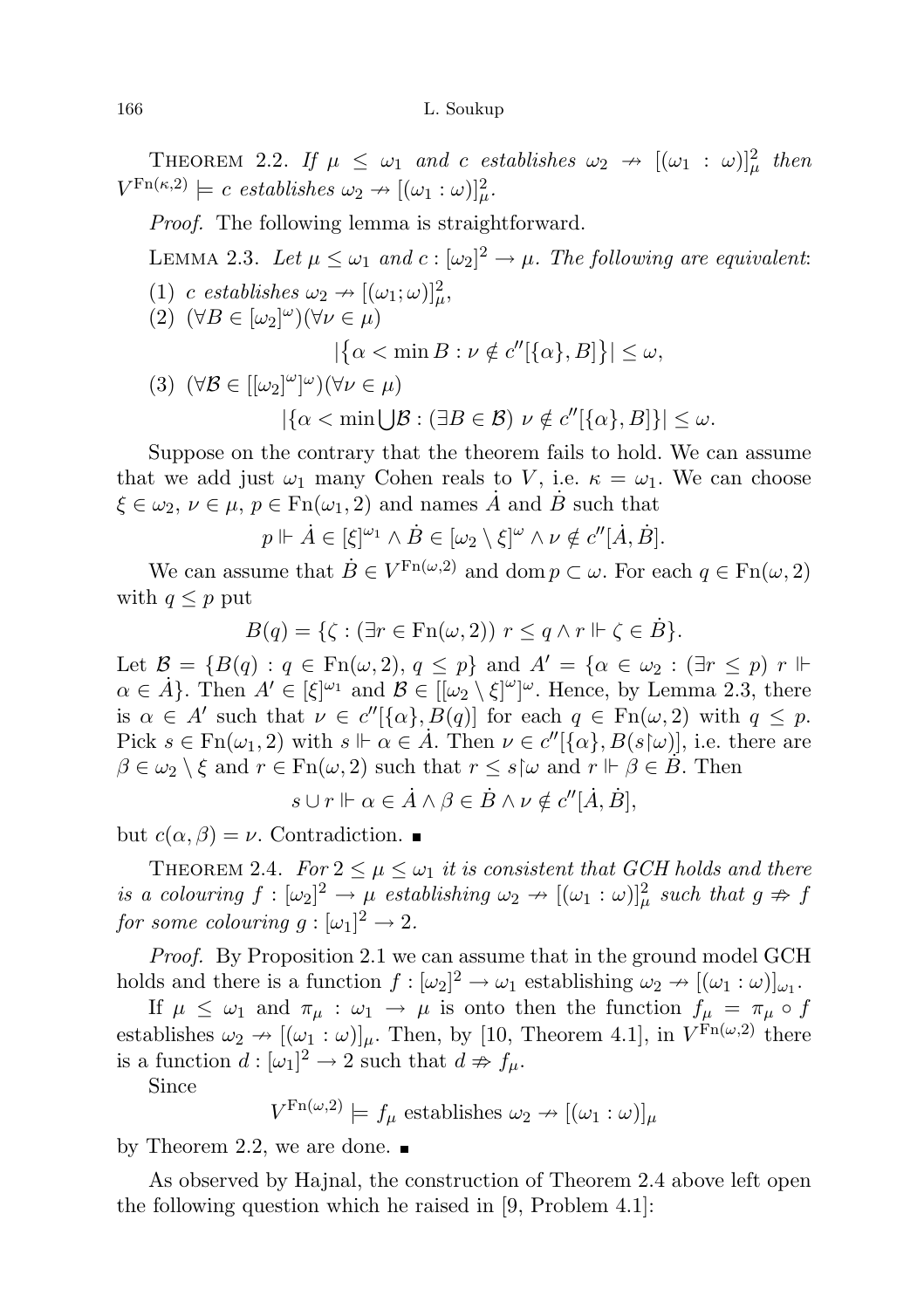PROBLEM. Assume GCH holds and a colouring  $c: [\omega_2]^2 \to \omega_1$  establishes  $\omega_2 \to [(\omega_1 : \omega)]_{\omega_1}$ . Does there exist a c-rainbow set of size  $\omega_1$ ?

Before answering this question let us recall some positive results of Hajnal. In [9], he proved that

Theorem.

- (1) If  $f : [\omega_1]^2 \to \omega_1$  establishes  $\omega_1 \to [(\omega_1; \omega_1)]_{\omega_1}$  then  $d \Rightarrow f$  for each  $d:[\omega]^2\to\omega_1.$
- (2) If  $f : [\omega_1]^2 \to \omega$  establishes  $\omega_1 \to [(\omega_1, \omega_1)]_{\omega}$  then there exists an infinite f-rainbow set.

When we colour the pairs of  $\omega_1$  we cannot expect uncountable rainbow sets because of the following fact.

PROPOSITION 2.5. If CH holds then there is a function  $f : [\omega_1]^2 \to \omega_1$ such that

- (1) f establishes  $\omega_1 \rightarrow [(\omega, \omega_1)]_{\omega_1}$ ,
- (2) there is no uncountable f-rainbow.

*Proof.* Enumerate  $[\omega_1]^\omega$  as  $\{A_\alpha : \omega \leq \alpha < \omega_1\}$  such that  $A_\alpha \subset \alpha$ . By induction on  $\alpha, \omega \leq \alpha < \omega_1$ , define  $f(\xi, \alpha)$  for  $\xi < \alpha$  such that

- (i)  $\beta \subset \{f(\xi,\beta): \xi \in A_{\alpha}\}\$ for  $\alpha < \beta$ ,
- (ii)  $A_{\alpha} \cup {\beta}$  is not an f-rainbow for  $\alpha < \beta$ .

Let  $A \in [\omega_1]^\omega$ ,  $B \in [\omega_1]^\omega$  and  $\sigma \in \omega_1$ . Then  $A = A_\alpha$  for some  $\alpha < \omega_1$ . Let  $\beta \in B \setminus \max(\alpha, \sigma)$ . Then  $\sigma \in f''[A_\alpha, {\{\beta\}}] \subset f''[A, B]$  by (i). So (1) holds.

If  $A \in [\omega_1]^{\omega_1}$  then choose  $\alpha < \omega_1$  such that  $A_\alpha \in [A]^\omega$  and then pick  $\beta \in A \setminus \alpha$ . Thus  $A_{\alpha} \cup {\{\beta\}}$  is not an f-rainbow by (ii), so we have (2).

Next we answer [9, Problem 4.1] in the negative.

THEOREM 2.6. It is consistent that GCH holds and there is a function  $g : [\omega_2]^2 \to \omega_1$  such that

- (1) g establishes  $\omega_2 \rightarrow [(\omega_1 : \omega)]^2_{\omega_1}$ ,
- (2) there is no uncountable g-rainbow.

Proof. Assume GCH in the ground model.

The naive approach is to try to modify the order of the poset P from the proof of Proposition 2.1 by adding a condition (P3) to the definition of the order:

(P3) for each  $A \in \mathcal{A}$  and for each  $\beta \in \text{supp}(d) \setminus \text{supp}(c)$  the set  $A \cup \{\beta\}$ is not a d-rainbow.

Unfortunately this approach does not work because the modified poset does not satisfy  $\omega_2$ -c.c.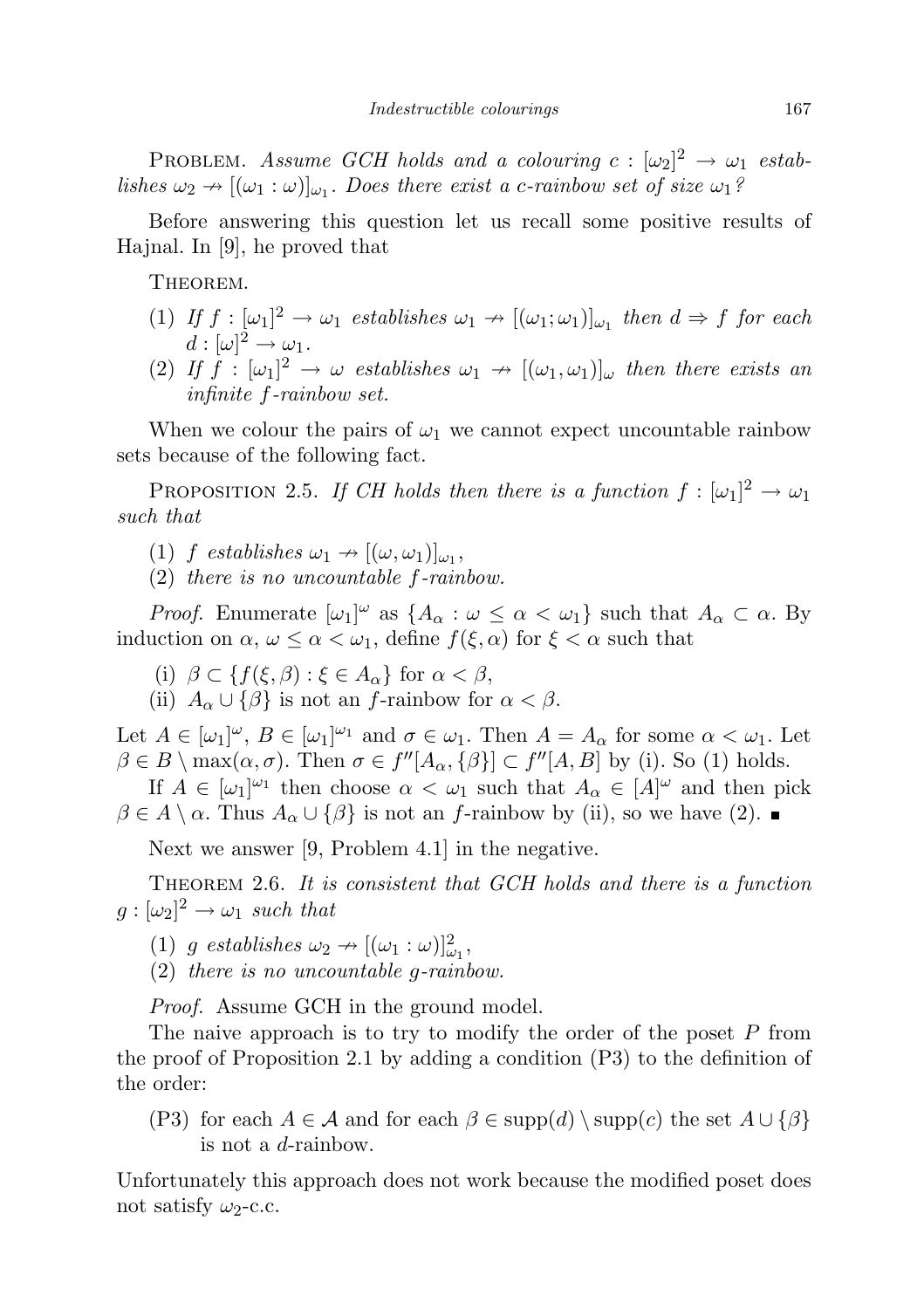Indeed, we can construct an antichain of size  $\omega_2$  as follows. Let  $f : [\omega]^2$  $\rightarrow \omega$  be a bijection. Fix a partition  $\{A_n : n < \omega\}$  of  $\omega \setminus \{0, 1\}$  into infinite pieces such that  $n \notin f''[A_n]^2 \cup f''[A_n, \{0, 1\}]$  for  $n < \omega$ . Let  $\{\alpha_\nu, \beta_\nu :$  $\nu < \omega_2$   $\subset \omega_2 \setminus \omega$  be pairwise different ordinals. For each  $\nu < \omega_2$  define a condition  $p_{\nu} = \langle c_{\nu}, A_{\nu}, 0 \rangle$  as follows:

- $\text{supp}(c_{\nu}) = (\omega \setminus 2) \cup \{\alpha_{\nu}, \beta_{\nu}\},\$
- $c_{\nu} | [\omega \setminus 2]^2 = f | [\omega \setminus 2]^2$ ,
- $c_{\nu}(k, \alpha_{\nu}) = f(k, 0)$  for  $k \in \omega \setminus 2$ ,
- $c_{\nu}(k, \beta_{\nu}) = f(k, 1)$  for  $k \in \omega \setminus 2$ ,
- $f(\alpha_{\nu}, \beta_{\nu}) = 0$ ,
- $\mathcal{A}_{\nu} = \{A_n \cup \{\alpha_{\nu}\} : n < \omega\}.$

Suppose on the contrary that q is a common extension of  $p_{\nu}$  and  $p_{\mu}$  for some  $\nu \neq \mu < \omega_2$ . Let  $n = q(\alpha_{\nu}, \beta_{\mu})$ . Then  $A_n \cup {\alpha_{\nu}} \cup {\beta_{\mu}}$  is a q-rainbow, which contradicts (P3) because  $A_n \cup \{\alpha_\nu\} \in \mathcal{A}_\nu$ .

So we will argue in a different way. Define a poset  $P$  as follows. The underlying set P consists of quadruples  $\langle c, \mathcal{A}, \xi, \mathcal{D} \rangle$  where

- (i)  $c : [\text{supp}(c)]^2 \to \omega$  for some  $\text{supp}(c) \in [\omega_2]^{\omega}$ ,
- (ii)  $A \subset [\text{supp}(c)]^{\omega}$  is a countable family,
- (iii)  $\omega \leq \xi < \omega_1$ ,
- (iv)  $\mathcal{D} \subset [\text{supp}(c)]^{\omega} \times \omega_1$  is a countable family,
- (v)  $(\forall \langle D, \sigma \rangle \in \mathcal{D})(\forall \gamma \in \text{supp}(c)) |\{\delta \in D : c(\gamma, \delta) < \sigma\}| = \omega.$

Put  $\langle d, \mathcal{B}, \zeta, \mathcal{E} \rangle \preceq \langle c, \mathcal{A}, \xi, \mathcal{D} \rangle$  iff

- (a)  $c \subset d$ ,  $\mathcal{A} \subset \mathcal{B}, \xi \leq \zeta, \mathcal{D} \subset \mathcal{E}$ ,
- (b) for all  $A \in \mathcal{A}$  and  $\beta \in (\text{supp}(d) \setminus \text{supp}(c)) \cap \min A$ ,

 $\xi \subset d''[\{\beta\},A].$ 

Clearly  $\preceq$  is a partial order on P and  $\mathcal{P} = \langle P, \preceq \rangle$  is  $\sigma$ -complete.

LEMMA 2.7.  $P$  is  $\omega_2$ -c.c.

*Proof.* For subsets A and B or ordinals we write  $A < B$  iff sup(A) < min(B). We say that two conditions,  $p = \langle c, A, \xi, D \rangle$  and  $p' = \langle c', A', \xi', D' \rangle$ , are twins iff there is an order preserving bijection  $\varphi : \text{supp}(c) \to \text{supp}(c')$ such that

- (1)  $K = \text{supp}(c) \cap \text{supp}(c')$  is an initial segment of both supp(c) and  $supp(c'),$
- (2)  $K < \text{supp}(c) \setminus K < \text{supp}(c') \setminus K$ , (3)  $c(\xi, \eta) = c'(\varphi(\xi), \varphi(\eta))$  for each  $\{\xi, \eta\} \in [\text{supp}(c)]^2$ ,
- (4)  $A' = {\varphi''A : A \in \mathcal{A}}$ ,
- (5)  $\xi = \xi'$ ,
- (6)  $\mathcal{D}' = {\{\langle \varphi''D, \sigma \rangle : \langle D, \sigma \rangle \in \mathcal{D}\}.$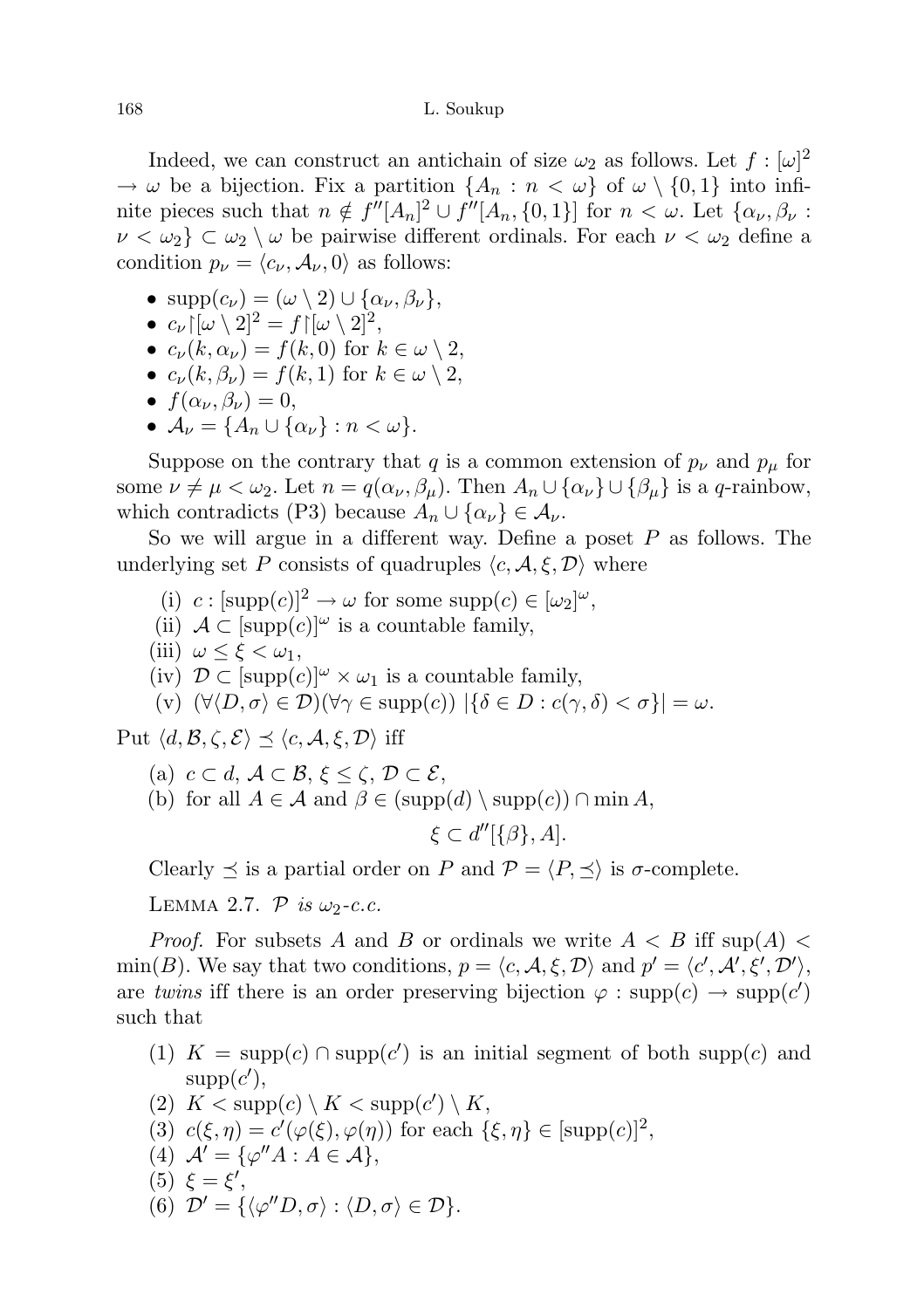Since CH holds, standard counting and  $\Delta$ -system arguments show that any subset of P of cardinality  $\omega_2$  contains two elements which are twins. So it is enough to show that if  $p$  and  $p'$  are twins then they have a common extension  $q = \langle d, \mathcal{B}, \varrho, \mathcal{E} \rangle$ . Let  $\mathcal{B} = \mathcal{A} \cup \mathcal{A}'$ ,  $\varrho = \xi = \xi'$  and  $\mathcal{E} = \mathcal{D} \cup \mathcal{D}'$ .

We should define  $d(\nu, \mu)$  for  $\nu \in \text{supp}(c) \setminus K$  and  $\mu \in \text{supp}(c') \setminus K$ . We enumerate all "tasks" as follows: Let

$$
T_0 = \{ \langle \beta, A', \zeta \rangle : \beta \in \text{supp}(c) \setminus K, A' \in \mathcal{A}', A' \subset \text{supp}(c') \setminus K, \zeta < \xi' \},
$$
  
\n
$$
T_1 = \{ \langle \gamma, \langle D', \sigma' \rangle, n \rangle : \gamma \in \text{supp}(c) \setminus K,
$$
  
\n
$$
\langle D', \sigma' \rangle \in \mathcal{D}' \setminus \mathcal{D}, |D' \setminus K| = \omega, n < \omega \},
$$
  
\n
$$
T_2 = \{ \langle \gamma', \langle D, \sigma \rangle, n \rangle : \gamma' \in \text{supp}(c') \setminus K,
$$
  
\n
$$
\langle D, \sigma \rangle \in \mathcal{D} \setminus \mathcal{D}', |D \setminus K| = \omega, n < \omega \}.
$$

Since  $\mathcal{T} = \mathcal{T}_0 \cup \mathcal{T}_1 \cup \mathcal{T}_2$  is countable we can pick pairwise distinct ordinals  $\{\eta_x : x \in \mathcal{T}\}\$  such that

- if  $x = \langle \beta, A', \zeta \rangle \in \mathcal{T}_0$  then  $\eta_x \in A'$ ,
- if  $x = \langle \gamma, \langle D', \sigma' \rangle, n \rangle \in \mathcal{T}_1$  then  $\eta_x \in D' \setminus K$ ,
- if  $x = \langle \gamma', \langle D, \sigma \rangle, n \rangle \in \mathcal{T}_2$  then  $\eta_x \in D \setminus K$ .

Choose a function  $d : [\text{supp}(c) \cup \text{supp}(c')]^2 \to \omega_1$  such that

- $d \supset c \cup c'$ ,
- $d(\beta, \eta_x) = \zeta$  for  $x = \langle \beta, A', \zeta \rangle \in \mathcal{T}_0$ ,
- $d(\gamma, \eta_x) = 0$  for  $x = \langle \gamma, \langle D', \sigma' \rangle, n \rangle \in \mathcal{T}_1$ ,
- $d(\gamma', \eta_x) = 0$  for  $x = \langle \gamma', \langle D, \sigma \rangle, n \rangle \in \mathcal{T}_2$ .

Let  $q = \langle d, \mathcal{B}, \varrho, \mathcal{E} \rangle$ . To show  $q \in P$  we need only check condition (v). So let  $\langle D, \sigma \rangle \in \mathcal{E}$  and  $\gamma \in \text{supp}(d)$ . Assume that  $\langle D, \sigma \rangle \in \mathcal{D}$ . (The case  $\langle D, \sigma \rangle \in \mathcal{D}'$  is similar.)

If  $\gamma \in \text{supp}(c)$  then  $d\lbrack {\{\gamma\},D]=c{\lbrack {\{\gamma\},D\}}$  so we are done. So we can assume that  $\gamma \in \text{supp}(c') \setminus K$ .

If  $D \setminus K$  is finite then the set

$$
E = \{ \delta \in D \cap K : c(\delta, \varphi^{-1}(\gamma)) < \sigma \}
$$

is infinite because  $p \in P$  satisfies (v) and for each  $\delta \in E$  we have  $d(\delta, \gamma) =$  $c'(\delta, \gamma) = c'(\varphi(\delta), \gamma) = c(\delta, \varphi^{-1}(\gamma)) < \sigma$ . So we can assume that  $D \setminus K$  is infinite. In this case  $x_n = \langle \gamma, \langle D, \sigma \rangle, n \rangle \in \mathcal{T}_2$  for  $n \in \omega$ , so  $d(\gamma, \eta_{x_n}) = 0 < \sigma$ and  $\{\eta_{x_n} : n \in \omega\} \in [D]^\omega$ . So  $q \in P$ .

It is straightforward that  $q \leq p$  because no instances of (b) should be checked.

Finally, we verify  $q \leq p'$ . Since condition (a) is clear, assume that  $A' \in \mathcal{A}'$ and  $\beta \in \text{supp}(c) \setminus K$  with  $\beta < \min A'$ . Since sup  $K < \beta$  we have  $A' \subset$  $\text{supp}(c')\backslash K$ . Hence for each  $\zeta < \xi$  we have  $x = \langle \beta, A', \zeta \rangle \in \mathcal{T}_0$  so  $d(\beta, \eta_x) = \zeta$ . Thus  $\xi \subset d''[\{\beta\}, A']$ .

This completes the proof of the lemma.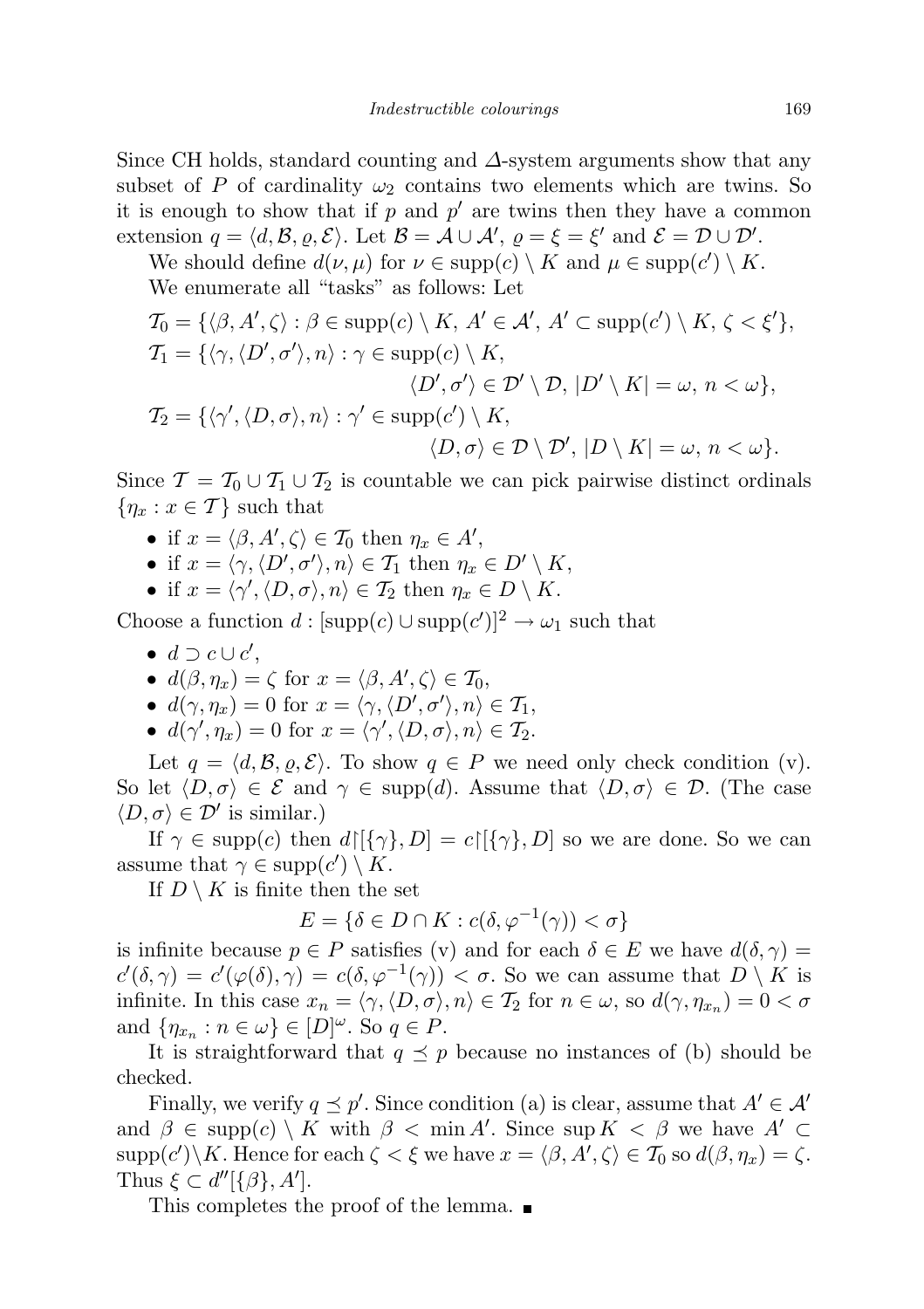Let G be the generic filter for P and put  $g = \bigcup \{c : \langle c, A, \xi \rangle \in \mathcal{G}\}.$ 

CLAIM. g establishes  $\omega_2 \to [(\omega_1; \omega)]_{\omega_1}^2$  in  $V[\mathcal{G}]$ .

Indeed, let  $p = \langle c, \mathcal{A}, \xi, \mathcal{D} \rangle \in P$ . If  $A \in [\text{supp}(c)]^{\omega}$  and  $\eta \in \omega_1$  then  $p' = \langle c, A \cup \{A\}, \max(\xi, \eta), D \rangle \preceq p$  and for each  $\beta \in \min A \setminus \text{supp}(c)$ ,

$$
p' \Vdash \eta \subset g''[\{\beta\}, A].
$$

CLAIM. There is no uncountable g-rainbow set in  $V[\mathcal{G}]$ .

Indeed, assume that  $p_0 \Vdash \dot{X} \in [\omega_2]^{\omega_1}$ . Since  $P$  is  $\sigma$ -complete there are  $p \preceq p_0, p = \langle c, A, \xi, \mathcal{D} \rangle$ , and  $D \in [\text{supp}(c)]^{\omega}$  such that  $p \Vdash D \subset \dot{X}$ . Let  $p' = \langle c, A, \xi, D \cup \{ \langle D, (\text{sup ran}(c)) + 1 \rangle \}. \right)$ . Then  $p' \in P$  and  $p' \preceq p$ . Moreover,  $p' \Vdash \dot{X}$  is not a *g*-rainbow.

Indeed, work in  $V[\mathcal{G}]$ , where  $p' \in \mathcal{G}$ . Write  $X = \{\xi_{\nu} : \nu \in \omega_1\}$ . Then for each  $\nu < \omega$  there are  $\gamma_{\nu} < \sup \text{ran}(c) + 1$  and  $\delta_{\nu} \in D$  with  $g(\delta_{\nu}, \xi_{\nu}) = \gamma_{\nu}$ . Then there are  $\nu < \mu < \omega_1$  with  $\gamma_{\nu} = \gamma_{\mu}$ . Hence  $g(\delta_{\nu}, \xi_{\nu}) = \gamma_{\nu} = \gamma_{\mu} = g(\delta_{\mu}, \xi_{\mu})$ and  $\xi_{\nu} \neq \xi_{\mu}$ , i.e. X is not a g-rainbow.

So, by the claims above, g satisfies the requirements of the theorem.  $\blacksquare$ 

In his Ph.D. thesis [3], Baumgartner proved that if CH holds and  $P =$  $\text{Fn}([\kappa]^2, \omega_1; \omega_1)$  for some cardinal  $\kappa \geq \omega_2$ , and G is the generic filter above P, then the function  $g = \bigcup \mathcal{G}$  establishes  $\kappa \to [(\omega_1, \omega_2)]^2_{\omega_1}$ . The original proof is not easily available, but a "stripped-down" version of the next proof gives Baumgartner's result (just remove the "side conditions").

THEOREM 2.8. If CH holds and  $\kappa \geq \omega_2$  is a cardinal then there is a  $\sigma$ complete,  $\omega_2$ -c.c. poset P such that in  $V^P$  there is a function  $g : [\kappa]^2 \to \omega_1$ such that

(1) g establishes  $\kappa \to [(\omega_1, \omega_2)]^2_{\omega_1}$ .

(2) there is no uncountable q-rainbow subset of  $\kappa$ .

*Proof.* Define poset  $P = \langle P, \preceq \rangle$  as follows. The underlying set P consists of pairs  $\langle c, \mathcal{D} \rangle$  where

- (i)  $c : [\text{supp}(c)]^2 \to \omega$  for some  $\text{supp}(c) \in [\kappa]^{\omega}$ ,
- (ii)  $\mathcal{D} \subset [\text{supp}(c)]^{\omega} \times \omega_1$  is a countable family,

(iii)  $(\forall \langle D, \sigma \rangle \in \mathcal{D})(\forall \gamma \in \text{supp}(c)) |\{\delta \in D : c(\gamma, \delta) < \sigma\}| = \omega.$ 

Put  $\langle d, \mathcal{E} \rangle \prec \langle c, \mathcal{D} \rangle$  iff  $c \subset d$  and  $\mathcal{D} \subset \mathcal{E}$ . Then  $\prec$  is a partial order, and  $\mathcal{P}$  is  $\sigma$ -complete.

We say that two conditions,  $p = \langle c, \mathcal{D} \rangle$  and  $p' = \langle c', \mathcal{D}' \rangle$ , are twins iff there is an order preserving bijection  $\varphi : \text{supp}(c) \to \text{supp}(c')$  such that

- $\varphi(\xi) = \xi$  for  $\xi \in \text{supp}(c) \cap \text{supp}(c'),$
- $c(\xi, \eta) = c'(\varphi(\xi), \varphi(\eta))$  for each  $\{\xi, \eta\} \in [\text{supp}(c)]^2$ ,
- $\mathcal{D}' = {\{\langle \varphi''D, \sigma \rangle : \langle D, \sigma \rangle \in \mathcal{D}\}.$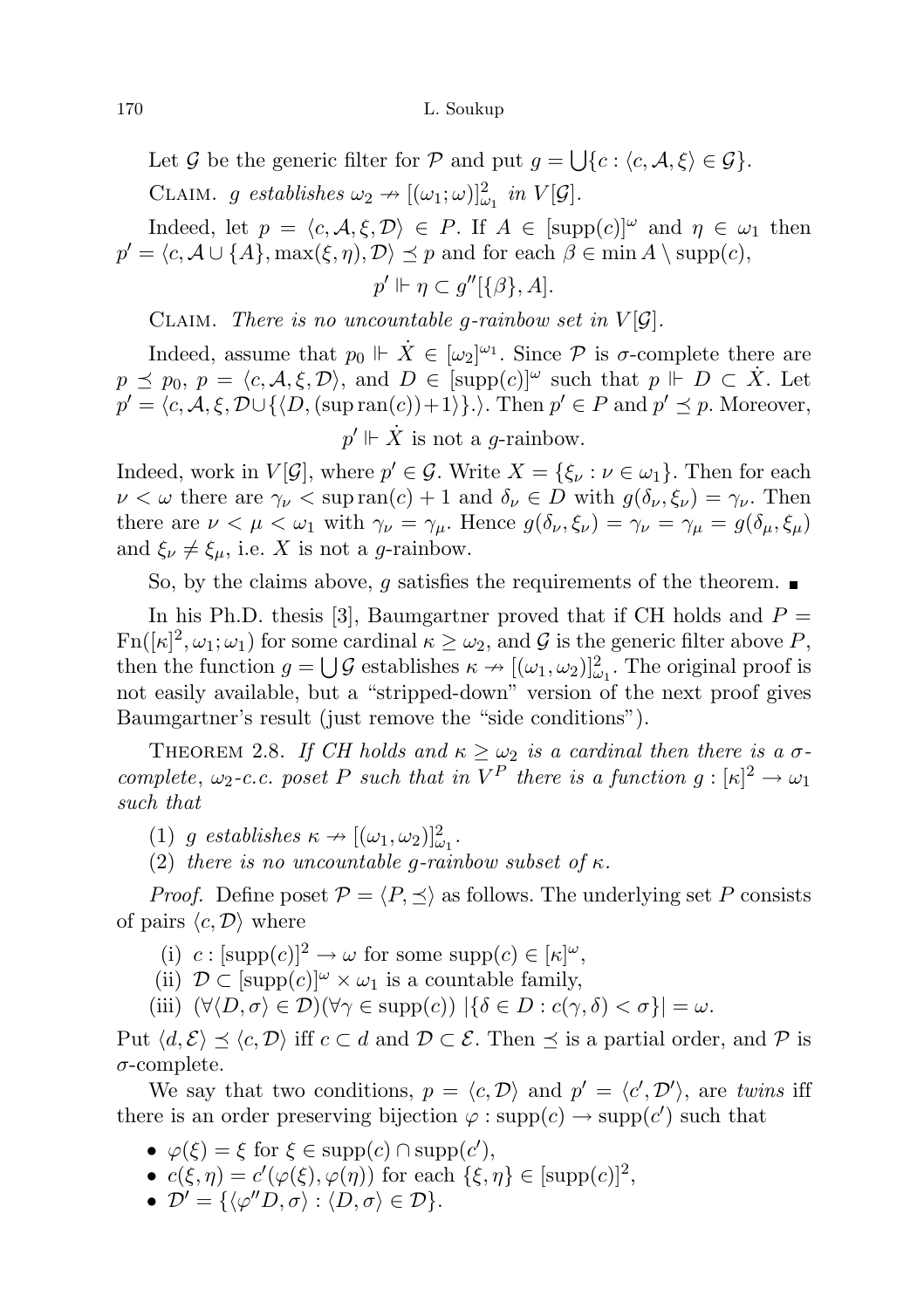LEMMA 2.9. Assume that  $p = \langle c, \mathcal{D} \rangle$ ,  $p' = \langle c', \mathcal{D}' \rangle$  are twins. Let  $q \leq p$ ,  $q = \langle d, \mathcal{E} \rangle$ , be such that  $\text{supp}(d) \cap \text{supp}(c') = \text{supp}(c) \cap \text{supp}(c')$ . Let  $A \in$  $[supp(d) \setminus supp(c')]^\omega$ ,  $\xi \in supp(c') \setminus supp(c)$  and  $\varrho < \omega_1$ . Then there is a common extension  $r = \langle c_r, \mathcal{D}_r \rangle$  of q and p' such that  $\varrho \subset c''_r[\{\xi\}, A]$ .

*Proof.* Write  $K = \text{supp}(c) \cap \text{supp}(c')$  and fix a function  $\varphi$  witnessing that  $p$  and  $p'$  are twins. Let

$$
T_0 = \varrho,
$$
  
\n
$$
T_1 = \{ \langle \gamma, \langle D', \sigma' \rangle, n \rangle : \gamma \in \text{supp}(d) \setminus K, \langle D', \sigma' \rangle \in \mathcal{D}', |D' \setminus K| = \omega, n \in \omega \},
$$
  
\n
$$
T_2 = \{ \langle \gamma', \langle E, \sigma \rangle, n \rangle : \gamma' \in \text{supp} \, c' \setminus K, \langle E, \sigma \rangle \in \mathcal{E}, |E \setminus K| = \omega, n \in \omega \}.
$$

Since  $\mathcal{T} = \mathcal{T}_0 \cup \mathcal{T}_1 \cup \mathcal{T}_2$  is countable we can pick pairwise distinct ordinals  $\{\eta_x : x \in \mathcal{T}\}\$  such that

(a) if 
$$
x = \chi \in \varrho
$$
 then  $\eta_x \in A$ ,

(b) if  $x = \langle \gamma, \langle D, \sigma \rangle, n \rangle \in \mathcal{T}_1 \cup \mathcal{T}_2$  then  $\eta_x \in D \setminus K$ .

Let  $c_r \supset d \cup c_\nu$  be such that

- $c_r(\eta_r, \xi) = \chi$  if  $x = \chi \in \mathcal{T}_0$ ,
- $c_r(\eta_x, \gamma) = 0$  if  $\langle \gamma, \langle D, \sigma \rangle, n \rangle \in \mathcal{T}_0 \cup \mathcal{T}_1$ .

To prove  $r = \langle c_r, \mathcal{D}' \cup \mathcal{E} \rangle \in P$  it is enough to check condition (iii).

Assume first that  $\langle D, \sigma \rangle \in \mathcal{D}'$ . If  $\gamma \in \text{supp}(c')$  then  $c_r[[\{\gamma\}, D] =$  $c'[[\{\gamma\}, D]$  so we are done. So we can assume that  $\gamma \in \text{supp}(d) \setminus K$ .

If  $D \setminus K$  is finite then  $\langle \varphi^{-1}D, \sigma \rangle \in \mathcal{D} \subset \mathcal{E}$  and  $D \cap K = \varphi^{-1}D \cap K$ , so the set

$$
H = \{ \delta \in D \cap K : d(\delta, \gamma) < \sigma \}
$$

is infinite because  $q \in P$  satisfies (iii), and  $H \subset \{ \delta \in D : c_r(\delta, \gamma) < \sigma \}.$ 

So we can assume that  $D\setminus K$  is infinite. In this case  $x_n = \langle \gamma, \langle D, \sigma \rangle, n \rangle \in$ T<sub>1</sub> for  $n \in \omega$ , so  $c_r(\gamma, \eta_{x_n}) = 0 < \sigma$  and  $\{\eta_{x_n} : n \in \omega\} \in [D]^\omega$ .

Assume now that  $\langle D, \sigma \rangle \in \mathcal{E}$ . If  $\gamma \in \text{supp}(d)$  then  $c_r\left[\{\gamma\}, D\right]=d\left[\{\gamma\}, D\right]$ so we are done. So we can assume that  $\gamma \in \text{supp}(c') \setminus K$ .

If  $D \setminus K$  is finite then  $\gamma' = \varphi^{-1}(\gamma) \in \text{supp}(c) \subset \text{supp}(d)$  and  $q \in P$  imply that the set

$$
H = \{ \varepsilon \in D \cap K : d(\varepsilon, \gamma') < \sigma \}
$$

is infinite. But for each  $\varepsilon \in H$  we have  $c_r(\varepsilon, \gamma) = c'(\varepsilon, \gamma) = c(\varepsilon, \gamma') = d(\varepsilon, \gamma').$ So we can assume that  $D \setminus K$  is infinite. In this case  $x_n = \langle \gamma, \langle D, \sigma \rangle, n \rangle \in T_2$ for  $n \in \omega$ , so  $c_r(\gamma, \eta_{x_n}) = 0 < \sigma$  and  $\{\eta_{x_n} : n \in \omega\} \in [D]^\omega$ . So  $r \in P$  and clearly  $r \preceq q, p'.$ 

Finally, for each  $\zeta < \varrho$  we have  $\eta_{\zeta} \in A$  and  $c_r(\xi, \eta_{\zeta}) = \zeta$ . So  $\varrho \subset \zeta$  $c_r''[\{\xi\},A].$ 

LEMMA 2.10.  $\mathcal{P}$  is  $\omega_2$ -c.c.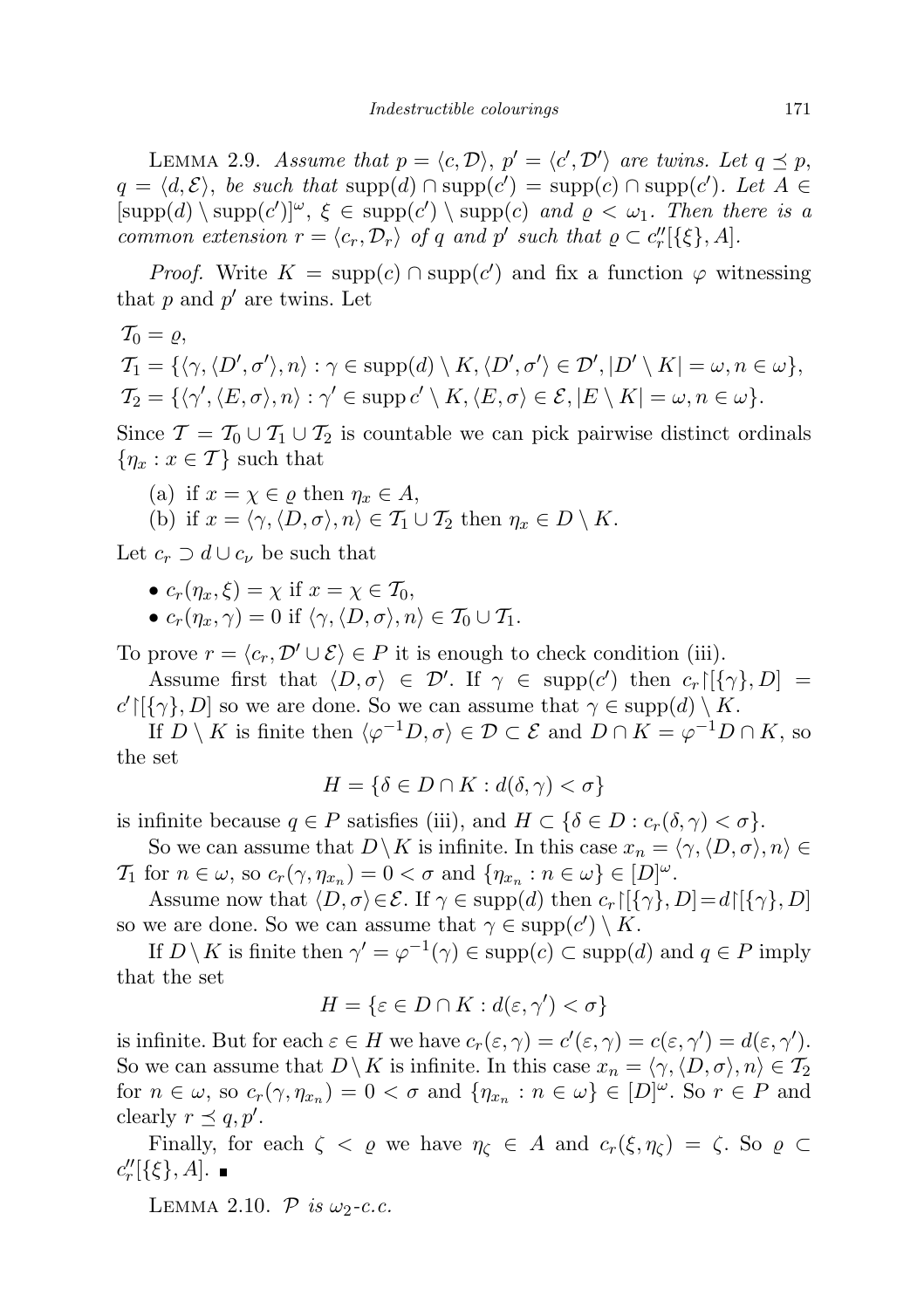*Proof.* Since any family of conditions of size  $\omega_2$  contains two conditions  $p$  and  $p'$  which are twins we can apply the previous lemma to show that  $p$ and  $p'$  are compatible in  $P$ .

Let G be the generic filter for P and put  $g = \bigcup \{c : \langle c, \mathcal{A}, \xi \rangle \in \mathcal{G}\}\$ 

LEMMA 2.11. g establishes  $\kappa \to [(\omega_1, \omega_2)]_{\omega_1}$  in  $V[\mathcal{G}]$ .

*Proof.* Assume that  $p \Vdash \dot{X} = \{\dot{\xi}_{\nu} : \nu < \omega_2\} \in [\kappa]^{\omega_2}, \dot{Y} \in [\kappa]^{\omega_1}$ .

For each  $\rho < \omega_1$  we will construct a condition  $r \preceq p$  such that  $r \Vdash \rho \subset \mathbb{R}$  $g''[\dot{X}, \dot{Y}]$ . Write  $p = \langle c, \mathcal{D} \rangle$ . For each  $\nu < \omega_2$  pick  $p_{\nu} = \langle c_{\nu}, \mathcal{D}_{\nu} \rangle \preceq p$  such that  $p_{\nu} \Vdash \dot{\xi}_{\nu} = \xi_{\nu}$  for some  $\xi_{\nu} \in \text{supp}(c_{\nu})$ . Since CH holds there is  $I \in [\omega_2]^{\omega_2}$ such that

- {supp $(c_{\nu}): \nu \in I$ } forms a  $\Delta$ -system with kernel K,
- for each  $\{\nu,\mu\} \in [I]^2$  the conditions  $p_{\nu}$  and  $p_{\mu}$  are twins.

Since P satisfies  $\omega_2$ -c.c. we can assume that  $\xi_\nu \in \text{supp}(c_\nu) \setminus K$  for  $\nu \in I$ . Fix  $\mu \in I$ . Pick a condition  $q \leq p_{\mu}$ ,  $q = \langle d, \mathcal{E} \rangle$ , such that  $q \Vdash Z \subset \dot{Y}$  for some  $Z \in [\text{supp}(d) \cap (\kappa \setminus K)]^{\omega}$ . Choose  $\nu \in I$  such that  $\text{supp}(c_{\nu}) \cap \text{supp}(d)$  $= K.$ 

By Lemma 2.9 there is a condition  $r = \langle c_r, \mathcal{D}_\nu \cup \mathcal{E} \rangle \in P$  such that  $r \leq q, p_{\nu} \text{ and } \varrho \subset c''_{r}[\{\xi_{\mu}\}, Z]$ . Then  $r \Vdash \varrho \subset c''_{r}[\{\xi_{\nu}\}, Z] \subset g''[\dot{X}, \dot{Y}]$ .

LEMMA 2.12. There is no uncountable q-rainbow set in  $V[\mathcal{G}]$ .

*Proof.* Indeed, assume that  $p_0 \Vdash \dot{X} \in [\omega_2]^{\omega_1}$ . Since  $P$  is  $\sigma$ -complete there are  $p \leq p_0, p = \langle c, \mathcal{D} \rangle$ , and  $D \in [\text{supp}(c)]^{\omega}$  such that  $p \Vdash D \subset \dot{X}$ . Let  $p' = \langle c, \mathcal{D} \cup \{ \langle D, (\text{sup ran}(c)) + 1 \rangle \}. \rangle$ . Then  $p' \in P$  and  $p' \preceq p$ . Moreover

 $p' \Vdash \dot{X}$  is not a g-rainbow.

Indeed, work in  $V[\mathcal{G}]$ , where  $p' \in \mathcal{G}$ . Write  $X = \{\xi_{\nu} : \nu \in \omega_1\}$ . Then for each  $\nu < \omega$  there are  $\gamma_{\nu} < \sup \text{ran}(c) + 1$  and  $\delta_{\nu} \in D$  with  $g(\delta_{\nu}, \xi_{\nu}) = \gamma_{\nu}$ . Then there are  $\nu < \mu < \omega_1$  with  $\gamma_{\nu} = \gamma_{\mu}$ . Thus  $g(\delta_{\nu}, \xi_{\nu}) = \gamma_{\nu} = \gamma_{\mu} = g(\delta_{\mu}, \xi_{\mu})$ and  $\xi_{\nu} \neq \xi_{\mu}$ , i.e. X is not a g-rainbow.

So, by the lemmas above, g satisfies the requirements of the theorem.  $\blacksquare$ 

## 3. k-bounded colourings

DEFINITION 3.1. Let  $X \in [\omega_1]^{\omega_1}$ ,  $f : [X]^2 \to \omega_1$ ,  $k \in \omega$ . (a) f is k-bounded iff  $|f^{-1}\{\gamma\}| \leq k$  for each  $\gamma \in \text{ran}(f)$ . (b) Put  $\mathcal{D}^{(k)}(X) = \{D \in |[X]^k|^{<\omega} : d \cap d' = \emptyset \text{ for each } \{d, d'\} \in [D]^2\}.$ (c) For  $D \in \mathcal{D}^{(k)}(X)$  let

Hom
$$
(D, f)
$$
 = { $\alpha : (\forall d \in D)(\forall \delta, \delta' \in d)$   $f(\delta, \alpha) = f(\delta', \alpha)$  }.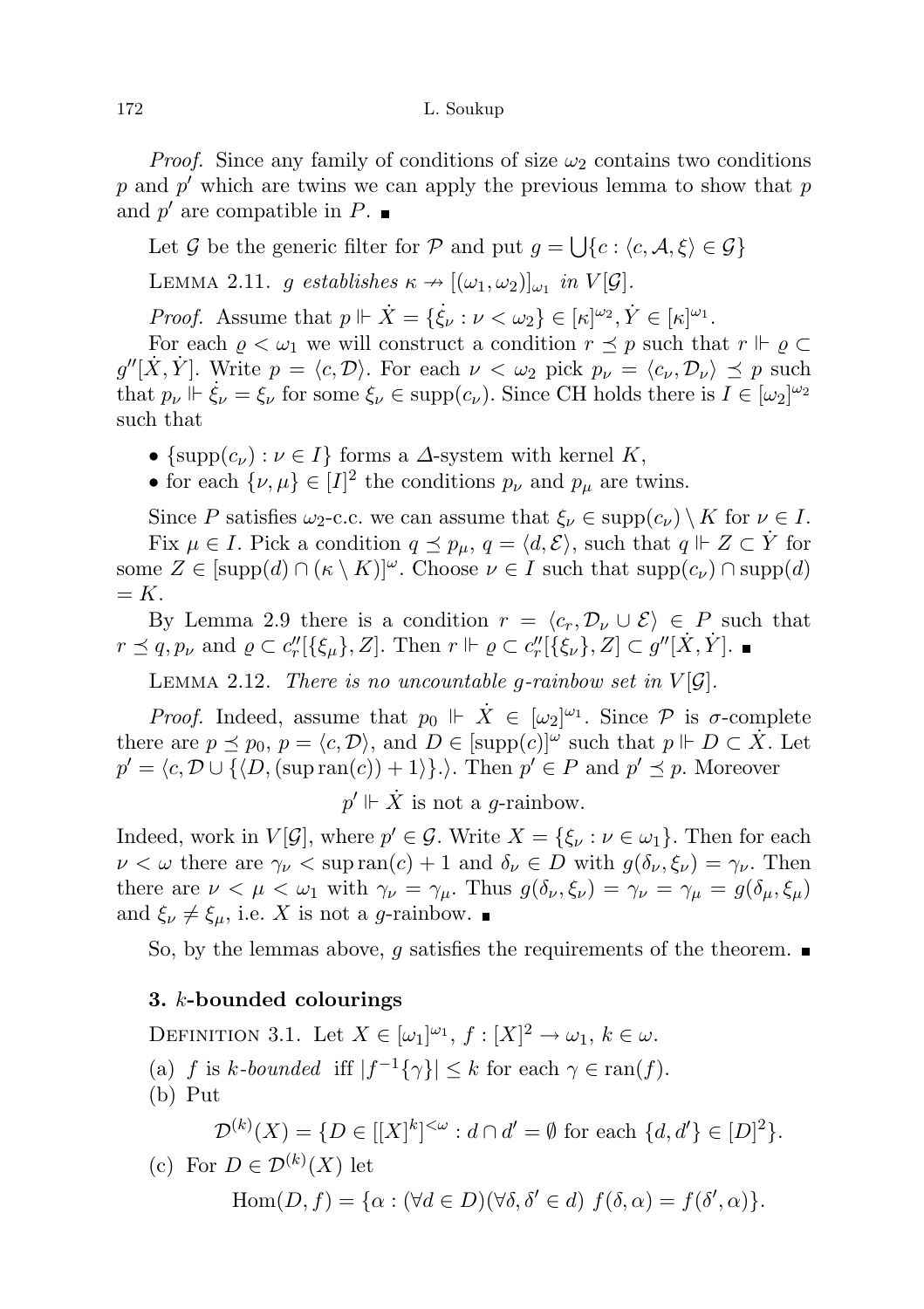(d) Given any cardinal  $\mu$  let

$$
\mathbb{D}_{\mu}^{(k)}(X) = \{ \langle D_i : i < \mu \rangle \subset \mathcal{D}^{(k)}(X) : (\bigcup D_i) \cap (\bigcup D_j) = \emptyset \text{ for } i < j < \mu \}.
$$

- (e) f is an  $AR^{(k)}$ -function iff
	- $f$  is  $k$ -bounded,
	- for each  $\langle D_i : i < \omega \rangle \in D_{\omega}^{(k)}(X)$  there is  $\gamma < \omega_1$  such that

$$
X \setminus \gamma \subset \bigcup \{ \operatorname{Hom}(D_i, f) : i < \omega \}.
$$

OBSERVATION 3.2. An  $AR^{(k)}$ -function  $f : [\omega_1]^2 \to \omega_1$  establishes the negative partition relation  $\omega_1 \rightarrow^* [(\omega; \omega_1)]_{k-bdd}$ .

*Proof.* Assume that  $A \in [\omega_1]^\omega$  and  $B \in [\omega_1]^\omega$ . Pick pairwise disjoint sets  $\{d_i : i < \omega\} \subset [A]^k$ . Write  $D_i = \{d_i\}$  and  $\vec{D} = \langle D_i : i < \omega \rangle$ . Since  $\vec{D} \in \mathbb{D}_{\omega}^{(k)}(\omega_1)$  and f is an AR<sup>(k)</sup>-function, there is  $\beta \in B$  such that  $\beta \in$  $\text{Hom}(D_i, f)$  for some  $i < \omega$ , which means that  $|f''[d_i, {\{\beta\}}]| = 1$ . Since  $d_i \in$  $[A]^k$  we are done.

LEMMA 3.3. If CH holds then for each  $k \in \omega$  there is an  $AR^{(k)}$ -function  $f : [\omega_1]^2 \to \omega_1.$ 

*Proof.* The construction is standard. Let  $\{C_{\alpha} : \omega \leq \alpha < \omega_1\} \subset [\omega_1]^{\omega}$  be disjoint sets. Fix an enumeration  $\langle \vec{D}_{\alpha} : \omega \leq \alpha < \omega_1 \rangle$  of  $\mathbb{D}_{\omega}^{(k)}(\omega_1)$  such that  $\bigcup \vec{D}_{\alpha} \subset \alpha.$ 

Let  $\alpha < \omega_1$  be fixed. For each  $\xi < \alpha$  pick  $i_{\xi} \in \omega$  such that the sets  $\{\bigcup \vec{D}_{\xi}(i_{\xi}) : \xi < \alpha\}$  are pairwise disjoint. Choose a function  $g_{\alpha} : \alpha \to C_{\alpha}$ such that

$$
(*) \t g_{\alpha}(\delta) = g_{\alpha}(\delta') \quad \text{iff} \quad \{\delta, \delta'\} \in [d]^2 \text{ for some } \xi < \alpha \text{ and } d \in \vec{D}_{\xi}(i_{\xi}).
$$

For  $\delta < \alpha$  let  $f(\delta, \alpha) = g_{\alpha}(\delta)$ .

THEOREM 3.4. If GCH holds and  $f : [\omega_1]^2 \to \omega_1$  is an  $AR^{(k)}$ -function then there is a c.c.c. poset  $P$  such that

 $V^P \models f \ c.c.c.\text{-}indextructibly establishes $\omega_1 \nrightarrow^* [(\omega_1;\omega_1)]_{k\text{-}bdd}$.}$ 

We say that  $\omega_1 \nightharpoonup^* [(\omega, \omega_1)]_{\kappa \text{-bdd}}$  holds iff there is a  $\kappa$ -bounded colouring c of  $[\omega_1]^2$  such that for each  $A \in [\omega_1]^\omega$  and  $B \in [\omega_1]^\omega$  there is  $\xi \in \text{ran } c$ such that  $\left|\{\{\alpha,\beta\}\in[A,B]:c(\alpha,\beta)=\xi\}\right|=k$ .

Although an AR<sup>(k)</sup>-function establishes  $\omega_1 \rightarrow^* [(\omega; \omega_1)]_{k-bdd}$ , there is no function which c.c.c.-indestructibly establishes  $\omega_1 \rightarrow^* [(\omega; \omega_1)]_{k-b\text{dd}}$  because Martin's Axiom implies  $\omega_1 \rightarrow^* [(\omega, \omega_1)]_{2-bdd}$ . Indeed, Martin's Axiom (even  $\mathfrak{p} > \omega_1$ ) clearly implies  $\omega_1 \rightarrow [(\omega, \omega_1)]_2$ , so it is enough to show that

$$
(\star) \qquad \qquad \omega_1 \to [(\omega, \omega_1)]_2 \quad \text{implies} \quad \omega_1 \to^* [(\omega, \omega_1)]_2. \text{bdd.}
$$

We prove ( $\star$ ) using an argument Galvin used to prove that  $\lambda \to (\alpha)_k^n$ implies  $\lambda \to^* (\alpha)^n_{k-\text{bdd}}$ . Let  $f : [\omega_1]^2 \to \omega_1$  be 2-bounded. Then there is a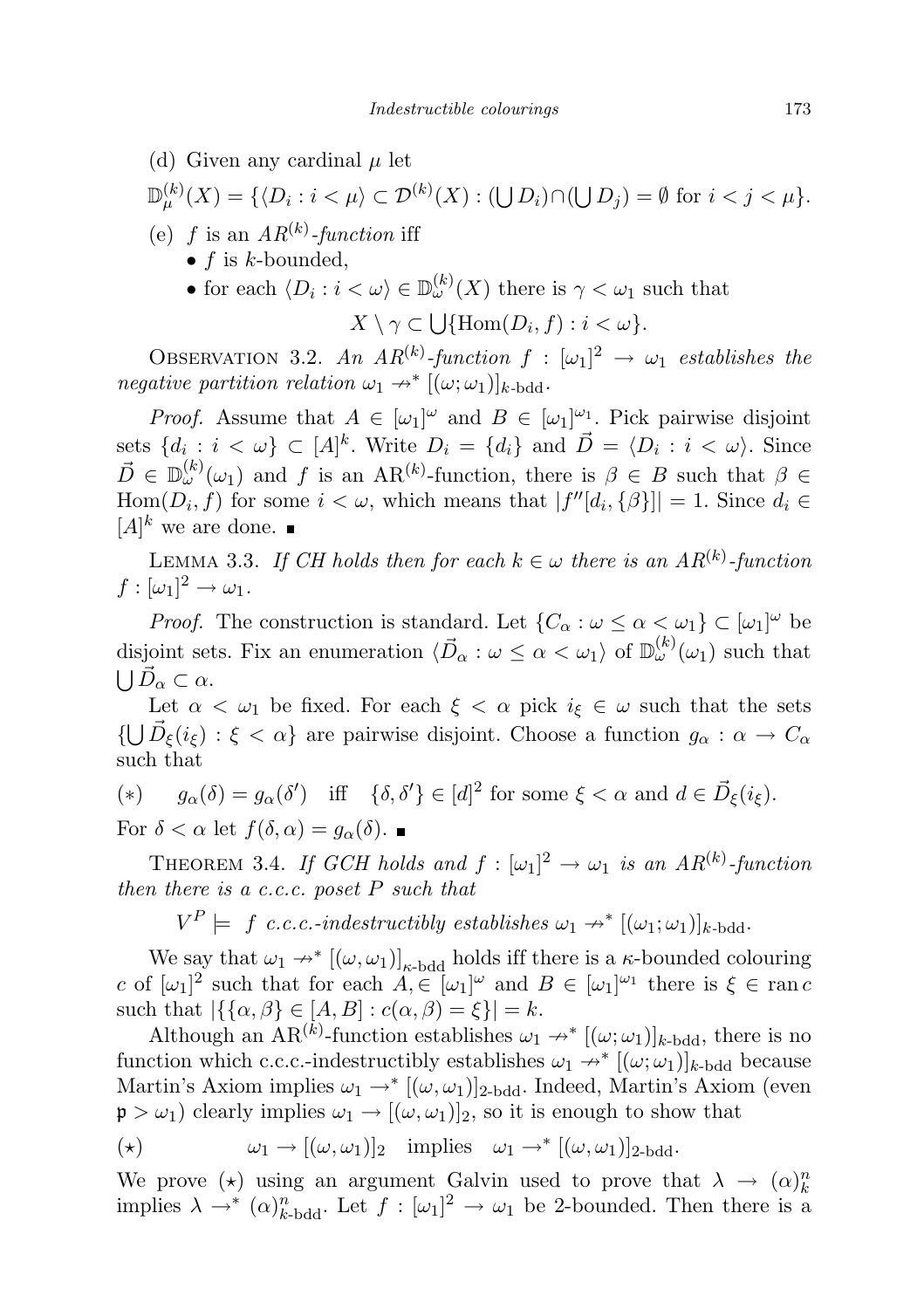function  $g: [\omega_1]^2 \to 2$  such that  $f(x) = f(y)$  implies  $g(x) \neq g(y)$ . Since  $\omega_1 \rightarrow [(\omega, \omega_1)]_2$  holds there are  $A \in [\omega_1]^{\omega}$  and  $B \in [\omega_1]^{\omega_1}$  such that  $g''[A, B] = \{i\}$  for some  $i < 2$ . Then  $f'[A, B]$  is injective. So  $(\star)$  holds.

THEOREM 3.5. If GCH holds and  $f : [\omega_1]^2 \to \omega_1$  is an  $AR^{(k)}$ -function then there is a set  $X \in [\omega_1]^{\omega_1}$  and a c.c.c. poset Q such that

 $V^Q \models X$  has a partition into countably many f-rainbow sets.

Before proving the theorems above we need to introduce some notions.

Given a set x denote by  $TC(x)$  the transitive closure of x. Let  $\kappa$  be a large enough regular cardinal  $(\kappa = (2^{\omega_1})^+$  works). Put  $H_{\kappa} = \{x : |TC(x)| < \kappa\}$ and  $\mathcal{H}_{\kappa} = \langle H_{\kappa}, \in, \prec \rangle$ , where  $\prec$  is a well-ordering of  $H_{\kappa}$ .

DEFINITION 3.6.

- (a) A sequence  $\vec{N} = \langle N_{\alpha} : \alpha \in A \rangle$  of countable, elementary submodels of  $\mathcal{H}_{\kappa}$  is called an A-chain iff  $A \subset \omega_1$  and whenever  $\alpha, \beta \in A$  with  $\alpha < \beta$  we have  $N_{\alpha} \in N_{\beta}$ .
- (b) Suppose that  $\vec{N} = \langle N_{\alpha} : \alpha \in A \rangle$  is an A-chain and  $Y \subset \omega_1$ . We say that Y is separated by  $\vec{N}$  iff for each  $C \in [Y]^2$  there is an  $\alpha \in A$  with  $|N_{\alpha} \cap C| = 1.$

LEMMA 3.7. Assume that f is an  $AR^{(k)}$ -function. If  $\langle N_m : m \leq n \rangle$  is an elementary  $n + 1$ -chain,  $f \in N_0, \vec{D}_0, \ldots, \vec{D}_{n-1} \in \mathbb{D}_{\omega}^{(k)}(\omega_1) \cap N_0$ , and  $\alpha_m \in N_{m+1} \setminus N_m$  for  $m < n$  then the set

$$
\{i < \omega : (\forall m < n) \ \alpha_m \in \text{Hom}(\vec{D}_m(i), f)\}
$$

is infinite.

Proof. We prove the lemma by induction on n. So assume that the set

$$
I = \{ i < \omega : (\forall m < n-1) \; \alpha_m \in \text{Hom}(\vec{D}_m(i), f) \}
$$

is infinite. (If  $n = 1$  then  $I = \omega$ .)

Write  $I = \{i_j : j \in \omega\}$  and for each  $\ell < \omega$  put

$$
\vec{E}^{\ell} = \langle \vec{D}_{n-1}(i_j) : \ell \leq j < \omega \rangle.
$$

Let  $\gamma_{\ell}$  be the minimal ordinal such that

$$
\omega_1 \setminus \gamma_\ell \subset \bigcup \{ \operatorname{Hom}(\vec{D}_{n-1}(i_j), f) : j \in \omega \setminus \ell \}.
$$

Since f is  $AR^{(k)}$  and  $\vec{E}^{\ell} \in \mathbb{D}_{\omega}^{(k)}(\omega_1)$ , we have  $\gamma_{\ell} < \omega_1$ . So if we take  $\gamma =$  $\sup\{\gamma_\ell : \ell < \omega\}$  then for each  $\alpha \in \omega_1 \setminus \gamma$  the set

$$
J_{\alpha} = \{ i \in I : \alpha \in \text{Hom}(\vec{D}_{n-1}(i), f) \}
$$

is infinite.

Since  $f, \vec{D}_0, \ldots, \vec{D}_{n-1}, \alpha_0, \ldots, \alpha_{n-2} \in N_{n-1}$  we have  $I \in N_{n-1}$  and so  $\vec{E}^{\ell} \in N_{n-1}$  as well. Thus  $\langle \gamma_{\ell} : \ell \langle \omega \rangle \in N_{n-1}$  because it is definable there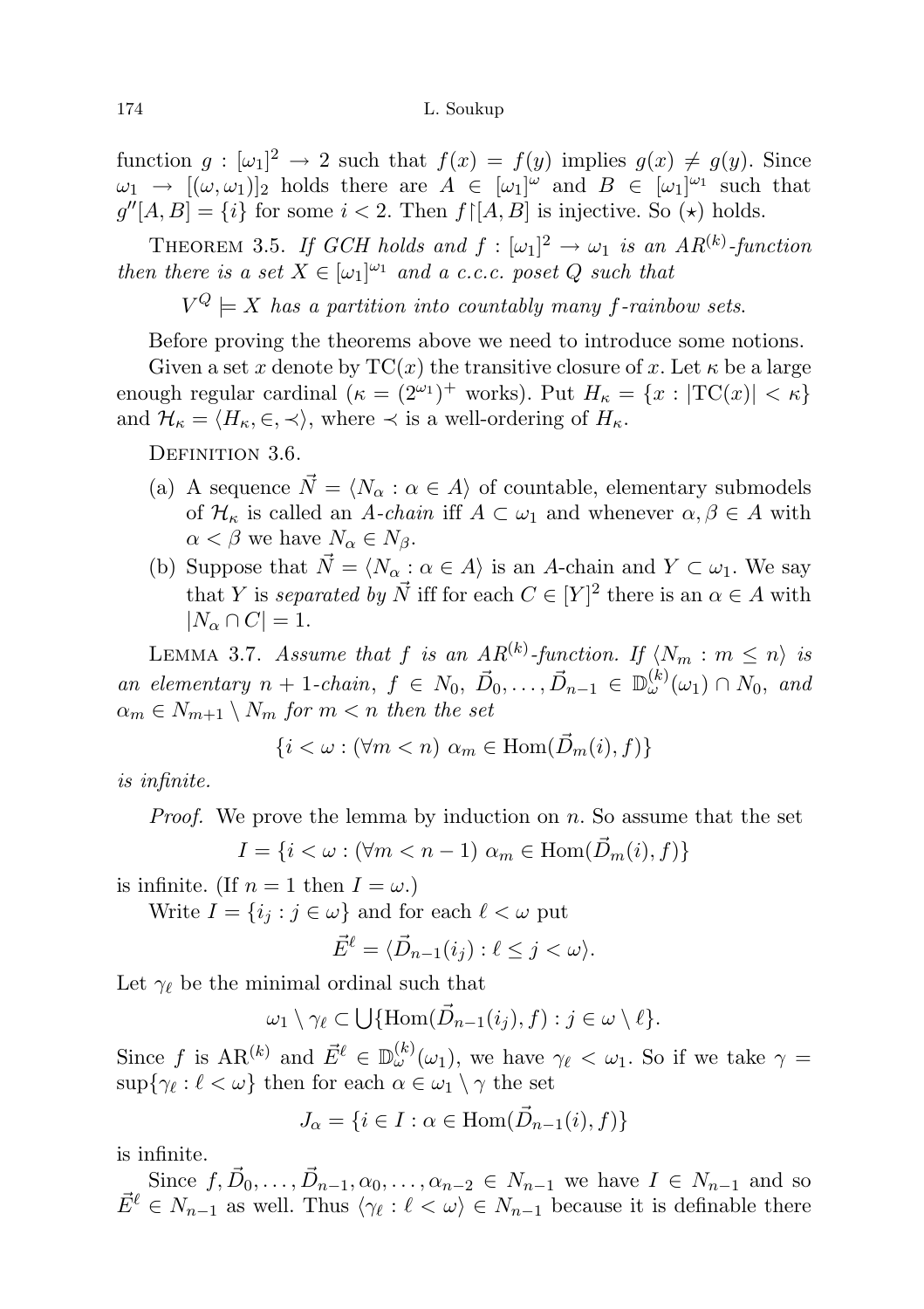and so  $\gamma = \sup \langle \gamma_{\ell} : \ell \langle \omega \rangle \in N_{n-1}$  as well. Hence  $\alpha_{n-1} \in N_n \setminus N_{n-1} \subset \omega_1 \setminus \gamma$ and so  $J_{\alpha_{n-1}}$  is infinite.

But

 $J_{\alpha_{n-1}} = \{i < \omega : (\forall m < n) \; \alpha_m \in \text{Hom}(\vec{D}_m(i), f)\},\$ 

so we are done.  $\blacksquare$ 

*Proof of Theorem 3.5.* Let  $\vec{N} = \langle N_{\xi} : \xi < \omega_1 \rangle$  be an  $\omega_1$ -chain with  $f \in N_0$  and let  $X \in [\omega_1]^{\omega_1}$  be  $\vec{N}$ -separated. Let  $H_{\omega_1}$  be the family of those sets whose transitive closure is countable.

LEMMA 3.8.  $H_{\omega_1} \subset \bigcup \{N_{\xi} : \xi < \omega_1\}$  under CH.

*Proof.* Since CH holds we have  $|H_{\omega_1}| = \omega_1$ . Since  $N_0$  is an elementary submodel of  $\mathcal{H}_{\kappa}$  the family  $H_{\omega_1}$  has an enumeration  $\vec{h} = \langle h_{\alpha} : \alpha < \omega_1 \rangle \in N_0$ . Then

(1)  $\{h_{\alpha} : \alpha \in N_{\mu} \cap \omega_1\} \subset N_{\mu}$ .

For  $\nu < \mu < \omega_1$  we have  $N_{\nu} \in N_{\mu}$  and so  $N_{\nu} \cap \omega_1 \in N_{\mu} \cap \mu$ . Thus

(2)  $\mu \subset N_{\mu} \cap \omega_1$  for  $\mu < \omega_1$ .

(1) and (2) together give the statement of the lemma.  $\blacksquare$ 

Let us recall that  $Fn(X, \omega)$  denotes the family of finite functions mapping a subset of X into  $\omega$ . Define the poset  $\mathcal{Q} = \langle Q, \leq \rangle$  as follows:

 $Q = \{q \in \operatorname{Fn}(X,\omega) : q^{-1}\{n\} \text{ is an } f\text{-rainbow for each } n \in \operatorname{ran} q\},\$ and let  $q \leq q'$  iff  $q \supset q'$ .

LEMMA 3.9.  $Q$  satisfies c.c.c.

*Proof.* Assume that  $\{q_{\nu} : \nu < \omega_1\} \subset Q$ . Let  $x_{\nu} = \text{dom } q_{\nu}$ ,  $L_{\nu} = \text{ran } q_{\nu}$ , and  $x_{\nu,\ell} = q_{\nu}^{-1}\{\ell\}$  for  $\ell \in L_{\nu}$ . For two subsets x and y or ordinals we write  $x < y$  iff sup $(x) < \min(y)$ .

We can assume that

- (1)  $\{x_\nu : \nu < \omega_1\}$  forms a  $\Delta$ -system with kernel x,
- (2)  $x < (x<sub>\zeta</sub> \setminus x) < (x<sub>\xi</sub> \setminus x)$  for  $\zeta < \xi < \omega_1$ ,
- (3)  $L_{\nu} = L$  for each  $\nu < \omega_1$ ,

(4) there is a q such that  $q_{\nu} |[x]^2 = q$  for each  $\nu < \omega_1$ .

For  $\zeta \in \omega_1$  let

$$
F(\zeta) = \{\xi < \omega_1 : f''[x_\zeta, x_\zeta \setminus x] \cap f''[x_\xi, x_\xi \setminus x] \neq \emptyset\}.
$$

Since f is k-bounded,  $F(\zeta)$  is finite, and so there is an F-free set  $Z = \{\zeta_i :$  $i < \omega_1$ }  $\in [\omega_1]^{\omega_1}$ , i.e.  $\zeta_j \notin F(\zeta_i)$  for  $i \neq j < \omega_1$ .

For  $x \in \omega_1$  let  $\varrho(x) = \min\{\nu : x \in N_{\nu}\}\)$ . For each  $\xi \in X$  pick  $d_{\xi} \in [\omega_1]^k$ such that  $\xi \in d_{\xi}$  and  $\varrho(\eta) = \varrho(\xi)$  for each  $\eta \in d_{\xi}$ . For  $\zeta \in Z$  let  $D_{\zeta} =$  ${d_{\xi} : \xi \in x_{\zeta} \setminus x}.$  Let  $\vec{D} = \langle D_{\zeta_i} : i \langle \omega \rangle$ . Clearly  $\vec{D} \in \mathbb{D}_{\omega}^{(k)}(\omega_1)$ . Since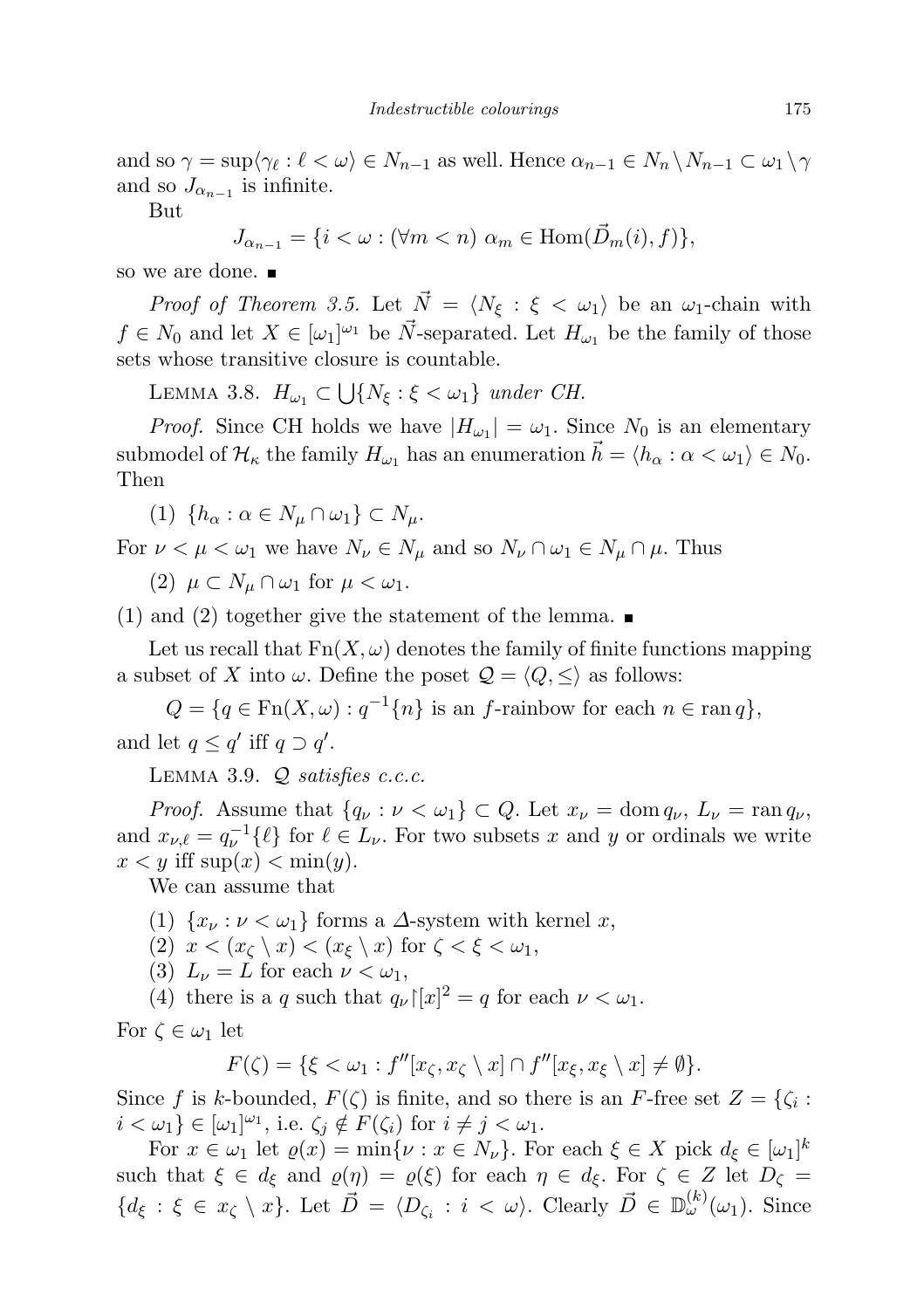CH holds there is  $\gamma < \omega_1$  such that  $\vec{D} \in N_{\gamma}$ . Let  $\zeta \in Z$  be such that  $N_{\gamma} \cap (x_{\zeta} \setminus x) = \emptyset.$ 

Apply Lemma 3.7 for  $n = |x_{\zeta} \setminus x|$ ,  $\vec{D}_m = \vec{D}$  for  $m < n$  and  $\{\alpha_m : m < n\}$  $=x_{\zeta} \setminus x$ . Then there is  $i < \omega$  such that

$$
(\forall m < n) \, \alpha_m \in \text{Hom}(\vec{D}(i), f).
$$

By the construction it means that

$$
(\forall \eta \in x_{\zeta} \setminus x)(\forall \xi \in x_{\zeta_i} \setminus x)(\forall \delta \in d_{\xi}) \ f(\delta, \eta) = f(\xi, \eta).
$$

CLAIM.  $q_{\zeta_i} \cup q_{\zeta} \in Q$ , i.e. f is 1-1 on  $[x_{\zeta_i,\ell} \cup x_{\zeta,\ell}]^2$  for all  $\ell \in L$ .

Let  $\xi, \eta, \xi', \eta' \in x_{\zeta_i, \ell} \cup x_{\zeta, \ell}$  with  $\xi < \eta$  and  $\xi' < \eta'$  such that  $f(\xi, \eta) =$  $f(\xi',\eta').$ 

Assume first that  $\{\xi, \eta\}, \{\xi', \eta'\}\in [x_{\zeta_i,\ell}]^2\cup [x_{\zeta,\ell}]^2$ . Since  $q_{\zeta_i}, q_{\zeta} \in Q$  we can assume that  $\{\xi, \eta\} \in [x_{\zeta_i,\ell}]^2 \setminus [x_{\zeta,\ell}]^2$  and  $\{\xi', \eta'\} \in [x_{\zeta,\ell}]^2 \setminus [x_{\zeta_i,\ell}]^2$  (or  $f(\xi, \eta) = f(\xi', \eta')$  implies  $\{\xi, \eta\} = \{\xi', \eta'\}\)$ . Then  $f(\xi, \eta) \in f''[x_{\zeta_i}, x_{\zeta_i} \setminus x]$ and  $f(\xi', \eta') \in f''[x_{\zeta}, x_{\zeta} \setminus x]$ , so  $\zeta_i \notin F(\zeta)$  implies  $f(\xi, \eta) \neq f(\xi', \eta')$ .

So we can assume that e.g.  $\{\xi, \eta\} \notin [x_{\zeta_i,\ell}]^2 \cup [x_{\zeta,\ell}]^2$ , i.e.  $\xi \in x_{\zeta_i,\ell} \setminus x$  and  $\eta \in x_{\zeta,\ell} \setminus x$ . But we know that

$$
(\forall \delta \in d_{\xi}) f(\delta, \eta) = f(\xi, \eta).
$$

Since f is k-bounded and  $|d_{\xi}| = k$  we have

$$
\{\{\xi',\eta'\}:f(\xi',\eta')=f(\xi,\eta)\}=\{\{\delta,\eta\}:\delta\in d_{\xi}\}.
$$

But  $d_{\xi} \cap (x_{\zeta_i,\ell} \cup x_{\zeta,\ell}) = {\xi}$  because  $\varrho(\delta) = \varrho(\xi)$  for each  $\delta \in d_{\xi}$ . Hence  $f(\xi', \eta') = f(\xi, \eta)$  implies  $\xi = \xi'$  and  $\eta = \eta'$ .

Since  $\{q \in Q : \xi \in \text{dom } q\}$  is dense in  $\mathcal Q$  for each  $\xi \in X$ , we see that if G is the generic filter in Q and  $g = \bigcup \mathcal{G}$ , then  $\{g^{-1}\{n\} : n \in \omega\}$  is a partition of  $X$  into countably many f-rainbow sets, which completes the proof of Theorem 3.5.

To prove Theorem 3.4 we need some more preparation. We will use a black box theorem from [11].

Given a set K and a natural number  $m$  let

 $\text{Fn}_m(\omega_1, K) = \{s : s \text{ is a function, } \text{dom}(s) \in [\omega_1]^m, \text{ran}(s) \subset K\}.$ 

A sequence  $\langle s_\alpha : \alpha < \omega_1 \rangle \subset \mathrm{Fn}_m(\omega_1, K)$  is dom-disjoint iff dom $(s_\alpha) \cap$  $dom(s_{\beta}) = \emptyset$  all  $\alpha < \beta < \omega_1$ .

Let H be a graph on  $\omega_1 \times K$  and  $m \in \omega$ . We say that H is m-solid if given any dom-disjoint sequence  $\langle s_\alpha : \alpha < \omega_1 \rangle \subset \mathrm{Fn}_m(\omega_1, K)$  there are  $\alpha < \beta < \omega_1$  such that

$$
[s_{\alpha}, s_{\beta}] \subset H.
$$

H is called *strongly solid* iff it is m-solid for each  $m \in \omega$ .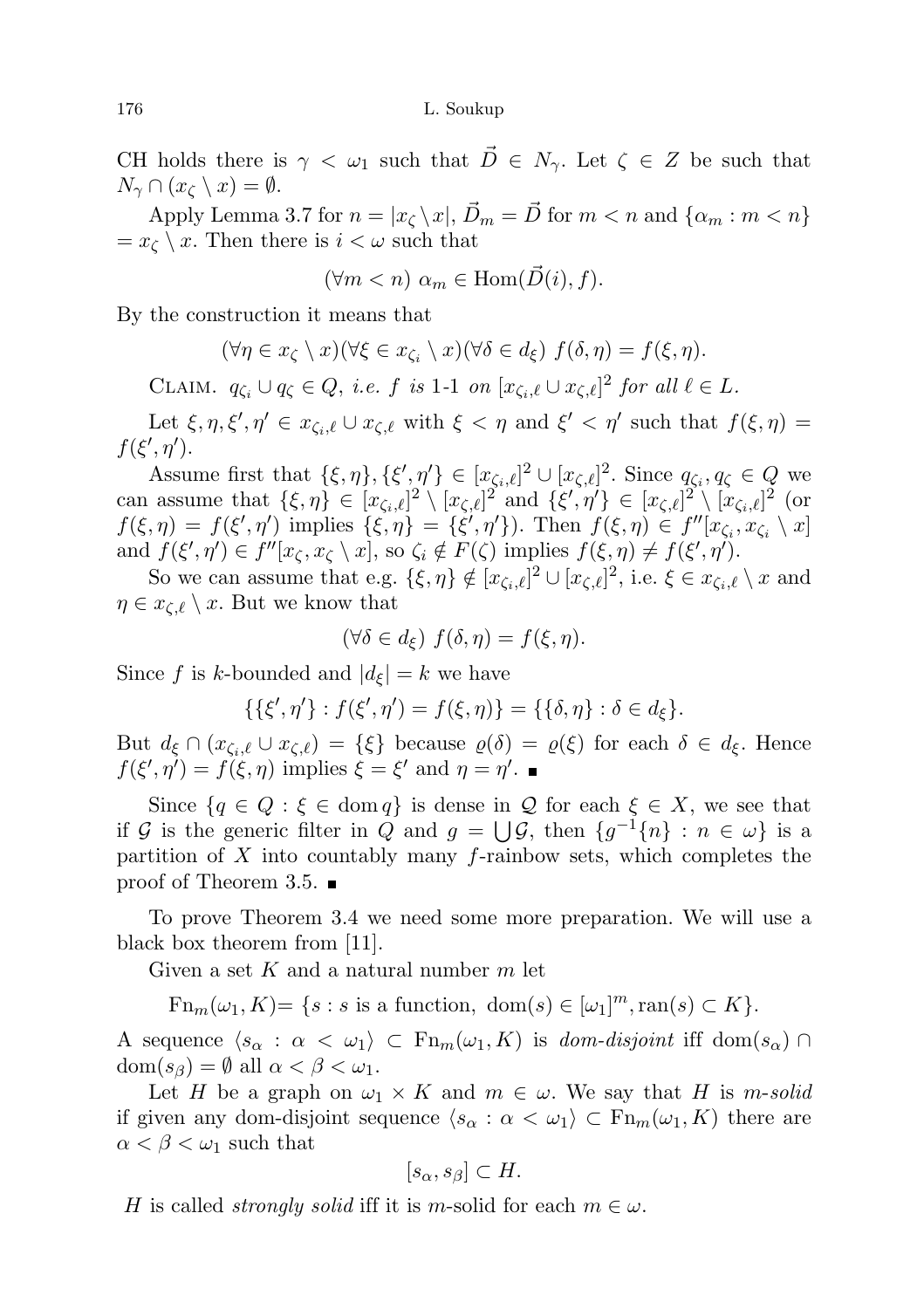BLACK BOX THEOREM ([11, Theorem 2.2]). Assume  $2^{\omega_1} = \omega_2$ . If H is a strongly solid graph on  $\omega_1 \times K$ , where  $|K| \leq 2^{\omega_1}$ , then for each  $m \in \omega$ there is a c.c.c. poset P of size  $\omega_2$  such that

$$
V^P \models H
$$
 is c.c.c.-indestructibly m-solid.

The theorem above is build on a method of Abraham and Todorcevic from  $|2|$ .

We need one more lemma before we can apply the Black Box Theorem above.

LEMMA 3.10. There is a function  $r : \omega_1 \to \omega$  such that for any  $A, B \in$  $[\omega_1]^{<\omega}$  if  $r(A) = r(B)$  then  $A \cap B$  is an initial segment of A and B.

*Proof.* Let  $\mathcal{D}$  be a countable dense subset of the product space  $\omega^{\omega_1}$ . Moreover, for each  $\alpha < \omega_1$  fix a function  $f_\alpha : \alpha \longrightarrow^{\hspace{0.5cm} 1-1} \omega$ . Let  $A = {\alpha_0, \ldots, \alpha_{n-1}}$  $\in [\omega_1]^{<\omega}$  with  $\alpha_0 < \cdots < \alpha_{n-1}$ .

Pick  $d_A \in \mathcal{D}$  such that  $d_A(\alpha_i) = i$  for each  $i < |A|$ . Let

 $r(A) = \langle d_A, \langle f''_{\alpha_i}(A \cap \alpha_i) : i < |A| \rangle \rangle.$ 

Since the range of r is countable it is enough to prove that if  $r(A) = r(B)$ then  $A \cap B$  is an initial segment of A and B.

Write  $A = \{\alpha_i : i < m\}$  with  $\alpha_0 < \cdots < \alpha_{n-1}$ , and  $B = \{\beta_j : j < m\}$ with  $\beta_0 < \cdots < \beta_{m-1}$ .

Assume that  $\alpha_i = \beta_j$ . Then  $d_A(\alpha_i) = i$  and  $d_B(\beta_j) = j$ . Since  $d_A = d_B$ it follows that  $i = j$ . So  $r(A) = r(B)$  yields  $f''_{\alpha_i}(A \cap \alpha_i) = f''_{\alpha_i}(B \cap \alpha_i)$ . Since  $f_{\alpha_i}$  is 1-1 on  $\alpha_i$  it follows that  $A \cap \alpha_i = B \cap \alpha_i$ .

We will use the following corollary of this lemma.

COROLLARY 3.11. There is a function  $r : \omega_1 \to \omega$  such that for any  $A, B \in [\omega_1]^{<\omega}$  if  $\min(A) \neq \min(B)$  and  $r(A) = r(B)$  then  $A \cap B = \emptyset$ .

*Proof of Theorem 3.4.* Let  $\vec{N} = \langle N_{\xi} : \xi < \omega_1 \rangle$  be an  $\omega_1$ -chain with  $f \in N_0$ . Fix the function r from Corollary 3.11 above. For  $\xi \in \omega_1$  let  $\varrho(\xi) =$  $\min\{\nu : \xi \in N_{\nu}\}\.$  Let  $K = [\omega_1]^k \times \omega_1 \times \omega$ . For any function  $c : [\omega_1]^2 \to \omega_1$ define a graph  $H_c$  on  $\omega_1 \times K$  as follows.

If  $x, x' \in \omega_1 \times K$ ,  $x = \langle \zeta, \langle d, \xi, m \rangle \rangle$ ,  $x' = \langle \zeta', \langle d', \xi', m' \rangle \rangle$ ,  $\zeta \langle \zeta', \xi' \rangle$  $\{x, x'\}$  be an edge in  $H_c$  provided the conditions

- (1)  $\varrho(\xi) = \zeta$  and  $\varrho(\xi') = \zeta'$ ,
- (2)  $\zeta$  < min d and  $\zeta'$  < min d',
- (3)  $r({\{\zeta\}} \cup d) = m$  and  $r({\{\zeta'\}} \cup d') = m'$ ,
- (4)  $m = m'$

imply

(5)  $c(\delta, \xi') = c(\varepsilon, \xi')$  for all  $\delta, \varepsilon \in d$ .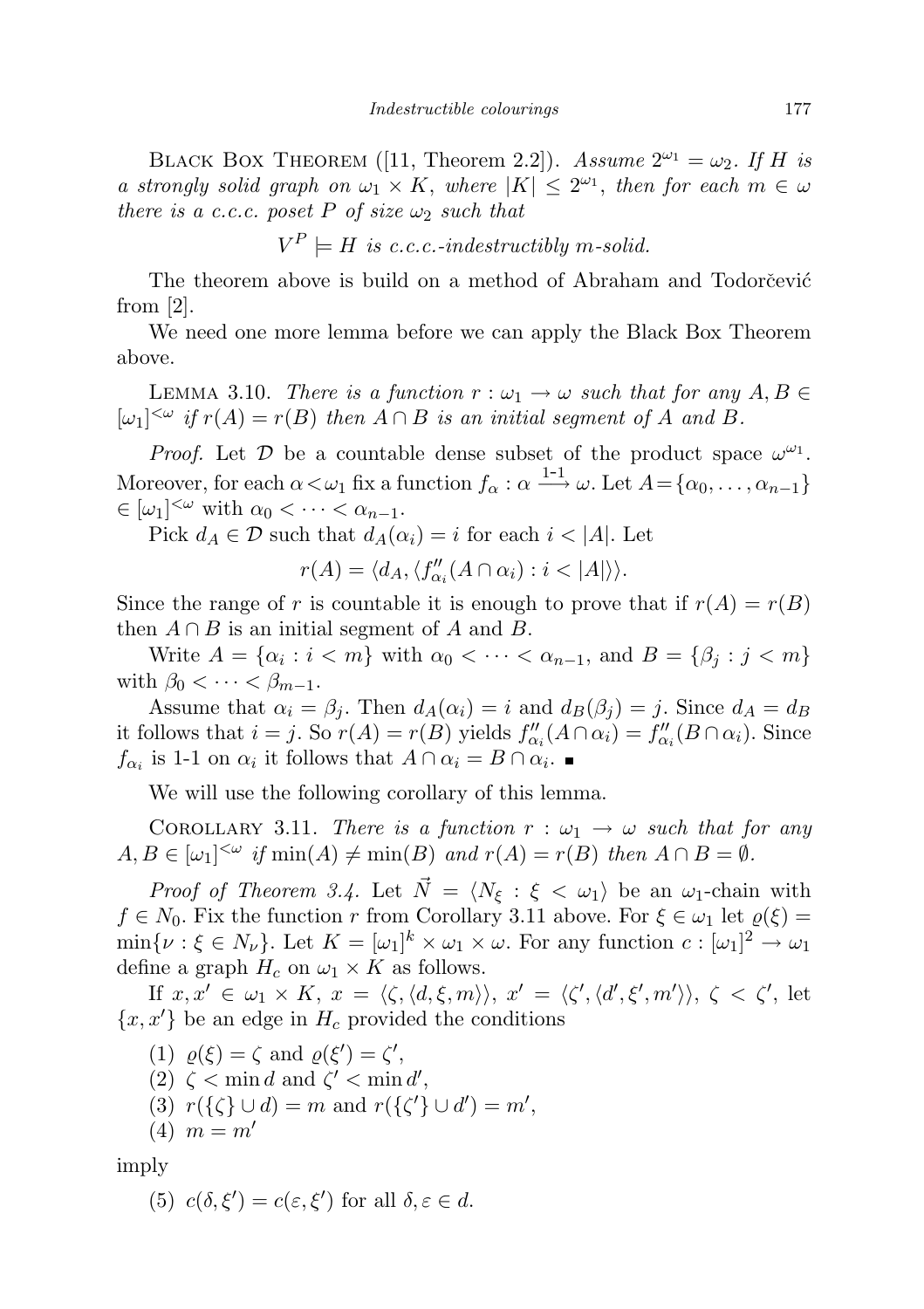LEMMA 3.12. If  $H_c$  is 1-solid for some colouring  $c : [\omega_1]^2 \to \omega_1$  then c establishes  $\omega_1 \rightarrow^* [(\omega_1; \omega_1)]_{k\text{-bdd}}$  for each  $k < \omega$ .

*Proof.* We will show that for all  $X = {\xi_{\beta} : \beta < \omega_1} \in [\omega_1]^{\omega_1}$  and for any disjoint family  $\{d_\alpha : \alpha < \omega_1\} \subset [\omega_1]^k$  there are  $\alpha < \beta < \omega_1$  such that  $\max d_{\alpha} < \xi_{\beta}$  and  $|c''[d_{\alpha}, {\xi_{\beta}}]| = 1.$ 

By thinning out and renumbering the sequences we can assume that

- $\varrho(\xi_{\alpha}) < \min d_{\alpha} < \max d_{\alpha} < \varrho(\xi_{\beta})$  for  $\alpha < \beta < \omega_1$ ,
- $r({\phi(\xi_{\alpha}) \cup d_{\alpha}}) = m$  for some  $m \in \omega$  for each  $\alpha \in \omega_1$ .

Let  $x_{\alpha} = \langle \varrho(\xi_{\alpha}), \langle d_{\alpha}, \xi_{\alpha}, m \rangle \rangle$  for  $\alpha < \omega_1$ . Since the sequence  $\langle \{x_{\alpha}\} : \alpha < \omega_1 \rangle$ is dom-disjoint, and (1)–(4) hold for each  $\alpha < \beta < \omega_1$ , there are  $\alpha < \beta < \omega_1$ such that (5) holds for  $x_{\alpha}$  and  $x_{\beta}$  because  $H_c$  is 1-solid, i.e.  $|c''[d_{\alpha}, {\xi_{\beta}}]| = 1$ , which was to be proved.  $\blacksquare$ 

LEMMA 3.13. If c is an  $AR^{(k)}$ -function and CH holds then  $H_c$  is strongly solid.

*Proof.* Let  $m \in \omega$  and  $\langle x_{\alpha} : \alpha < \omega_1 \rangle \subset \mathrm{Fn}_m(\omega_1, K)$  be a dom-disjoint sequence. Write  $x_{\alpha} = \{x_{\alpha,i} : i < m\}$ ,  $x_{\alpha,i} = \langle \zeta_{\alpha,i}, \langle d_{\alpha,i}, \xi_{\alpha,i}, n_{\alpha,i} \rangle \rangle$ . A pair  $\langle \zeta, \langle d, \xi, m \rangle \rangle \in \omega_1 \times K$  is good iff

(g1)  $\rho(\xi) = \zeta$ ,  $(g2) \leq \min d$ , (g3)  $r(\lbrace \zeta \rbrace \cup d) = m$ .

We can assume that every  $x_{\alpha,i}$  is good because if  $\langle \zeta, t \rangle \in \omega_1 \times K$  is not good then  $\{\langle \zeta, t \rangle, \langle \zeta', t' \rangle\} \in H_c$  for each  $\langle \zeta', t' \rangle \in \omega_1 \times K$  with  $\zeta' \neq \zeta$ . So we have

(i)  $\rho(\xi_{\alpha,i}) = \zeta_{\alpha,i}$ , (ii)  $\zeta_{\alpha,i} < \min d_{\alpha,i}$ , (iii)  $r(\{\zeta_{\alpha,i}\}\cup(d_{\alpha,i}))=n_i.$ 

By thinning out our sequence we can assume that

(iv) 
$$
n_{\alpha,i} = n_i
$$
,  
(v) max  $d_{\alpha,i} < \zeta_{\beta,j}$  for  $\alpha < \beta < \omega_1$  and  $i, j < m$ .

Let  $N = \{n_i : i < m\}$ . For  $\alpha < \omega_1$  and  $n \in N$  put  $D_{\alpha,n} = \{d_{\alpha,i} : n_i = n\}$ .

CLAIM.  $D_{\alpha,n} \in \mathcal{D}^{(k)}(\omega_1)$ .

Indeed, if  $i \neq j < m$  and  $n_i = n_j$  then  $r(\{\zeta_{\alpha,i}\}\cup d_{\alpha,i}) = n_i = n_j =$  $r(\{\zeta_{\alpha,j}\}\cup d_{\alpha,j})$  but  $\min(\{\zeta_{\alpha,i}\}\cup d_{\alpha,i})=\zeta_{\alpha,i}\neq \zeta_{\alpha,j}=\min(\{\zeta_{\alpha,i}\}\cup d_{\alpha,j})$  so  $d_{\alpha,i} \cap d_{\alpha,j} = \emptyset$  by the choice of the function r.

(iii) and (v) together give  $\max(\bigcup D_{\alpha,n}) < \min(\bigcup D_{\beta,n})$  for  $\alpha < \beta < \omega_1$ and  $n \in N$ . Thus  $\vec{D}'_n = \langle D_{\ell,n} : \ell < \omega \rangle \in \mathbb{D}_{\omega}^{(k)}(\omega_1)$ .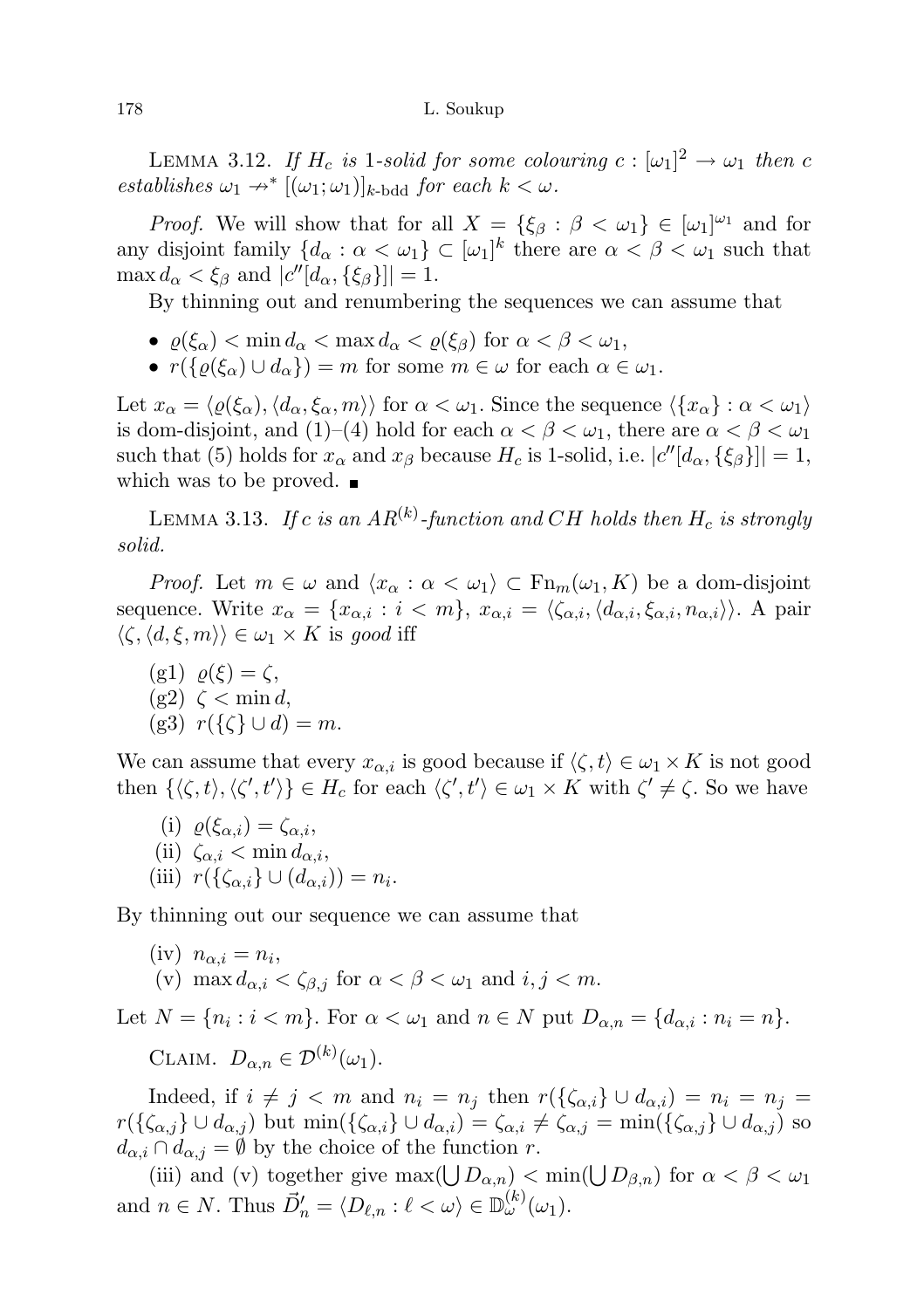Since CH holds, from Lemma 3.8 it follows that there is  $\gamma < \omega_1$  such that  $\{\vec{D}'_n : n \in N\} \subset N_\gamma$ . Pick  $\alpha < \omega_1$  such that  $N_\gamma \cap {\{\zeta_{\alpha,j} : j < m\}} = \emptyset$ . Let  $\vec{D}_j = \vec{D}'_{n_j}$  for  $j < m$ .

We are going to apply Lemma 3.7 as follows:  $\vec{M} = \langle N_{\gamma}, N_{\zeta_j} : j < m \rangle$  is an elementary  $m+1$ -chain,  $f, \vec{D}_0, \ldots, \vec{D}_{m-1} \in N_0$  and  $\xi_{\alpha,j} \in N_{\zeta_j} \setminus N_{\zeta_{j-1}}$  for  $j < m$ , where  $\zeta_{-1} = \gamma$ . Hence, by Lemma 3.7 there is  $\ell < \omega$  such that for each  $j < m$ ,

$$
\xi_{\alpha,j} \in \text{Hom}(\vec{D}_j(\ell), f).
$$

CLAIM.  $[x_{\ell}, x_{\alpha}] \subset H_c$ .

Let  $i, j < m$ . We show  $\{x_{\ell,i}, x_{\alpha,j}\} \in H_c$ . (2)–(4) hold by construction. If  $n_i \neq n_j$  then (1) fails so we are done. Assume that  $n_i = n_j = n \in N$ . Then  $d_{\ell,i} \in \vec{D}'_n(\ell) = \vec{D}_j(\ell)$ . Thus

$$
(\forall \delta, \delta' \in d_{\ell,i}) \ f(\delta, \xi_{\alpha,j}) = f(\delta', \xi_{\alpha,j})
$$

by ( $\circ$ ). Hence (5) holds and so  $\{x_{\ell,i}, x_{\alpha,j}\} \in H_c$ .

Now we can easily conclude the proof of 3.4.

Let  $f : [\omega_1]^2 \to \omega_1$  be an AR<sup>(k)</sup>-function. By Lemma 3.13, the graph  $H_f$ is strongly solid. Since GCH holds, we can apply our Black Box Theorem to find a c.c.c. poset  $P$  such that

 $V^P \models H_f$  is c.c.c.-indestructibly 1-solid.

But then, by Lemma 3.12,

 $V^P \models f \text{ c.c.c.-indestructibly establishes } \omega_1 \nrightarrow^* [(\omega_1; \omega_1)]_{k\text{-bdd}}.$ 

Proof of Theorem 1.2. Since GCH holds, by Lemma 3.3 there is an AR<sup>(k)</sup>-function  $g: [\omega_1]^2 \to \omega_1$ . By Theorem 3.5 there is a set  $X \in [\omega_1]^{\omega_1}$ and a c.c.c. poset Q such that

 $V^{Q} \models X$  has a partition into countably many g-rainbow sets. Let  $h: \omega_1 \to X$  be a bijection and put  $f = g \circ h$ . Then

 $V^{Q} \models \omega_1$  has a partition into countably many f-rainbow sets.

Since f is an  $AR^{(k)}$ -function as well, we can apply Theorem 3.4 to deduce that

 $V^P \models f \text{ c.c.c.-indestructibly establishes } \omega_1 \rightarrow^* [(\omega_1; \omega_1)]_{k \text{-bdd}}$ 

for some c.c.c. poset  $P$ , which proves the theorem.

Lemma 3.3 and Theorem 3.4 give immediately

COROLLARY 3.14.  $\omega_1 \rightarrow^* [(\omega_1; \omega_1)]_{k-bdd}$  is consistent with Martin's Axiom for each natural number k.